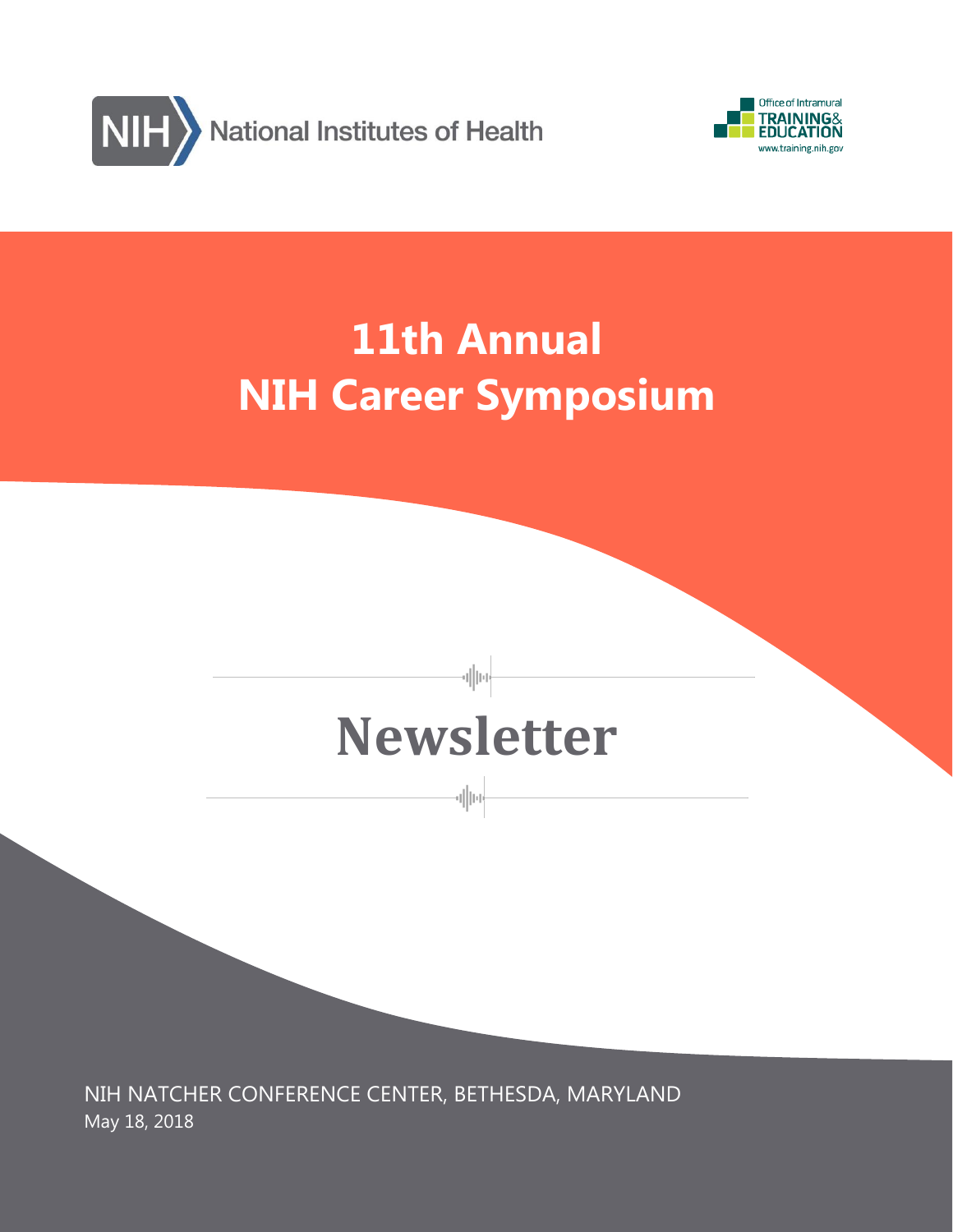# **11TH ANNUAL CAREER SYMPOSIUM 2018**

The NIH Office of Intramural Training and Education hosted the 11th annual Career Symposium on May 18th, 2018. The purpose of the symposium is to provide intramural and extramural early career scientists and doctoral candidates with information to help guide their careers. This is achieved by hosting people from different areas in science to speak and share their experiences with the current trainees and by providing tips on career success by the directors and the staff of the NIH Office of Intramural Training and Education. The panels included people from diverse careers paths who were extremely enthusiastic about sharing their experience. The panels were diverse ranging from academia and industry, education and outreach, to government and policy. The panelists shared their job responsibilities, the moves they made to attain the career they wanted, and helpful advice for hopeful job seekers. To review the symposium, we enlisted a group of volunteer writers to attend and write a synopsis of each panel. We hope the advice contained in these write-ups provides useful information to the readers in the search for future career.

The NIH Career Symposium Editorial Board

**CHAIR -** Nivedita Sengupta (NICHD)

**GRAPHICS & DESIGN -** Alida Palmisano (NCI)

#### **EDITORIAL BOARD TEAM**

Jennifer Casiano-Matos (NIAID) Waleed Elsegeiny (NIAID) Marieli Gonzalez-Cotto (NCI) Suzana Markolovic (NCI)

#### **CONTRIBUTORS**

Andrea Simone Baechler Joanna Cross Chelsie Smith Meghan Good Neetu M. Gulati Autumn Hullings Caeul Lim

Alida Palmisano (NCI) Gareth Prosser (NIAID) Iain Sawyer (NCI) Ye Yan (NHLBI)

Dhriti Nagar Emily Petrus Patrick Wright Zelia Worman Ujjayini Ghosh Dana Lewis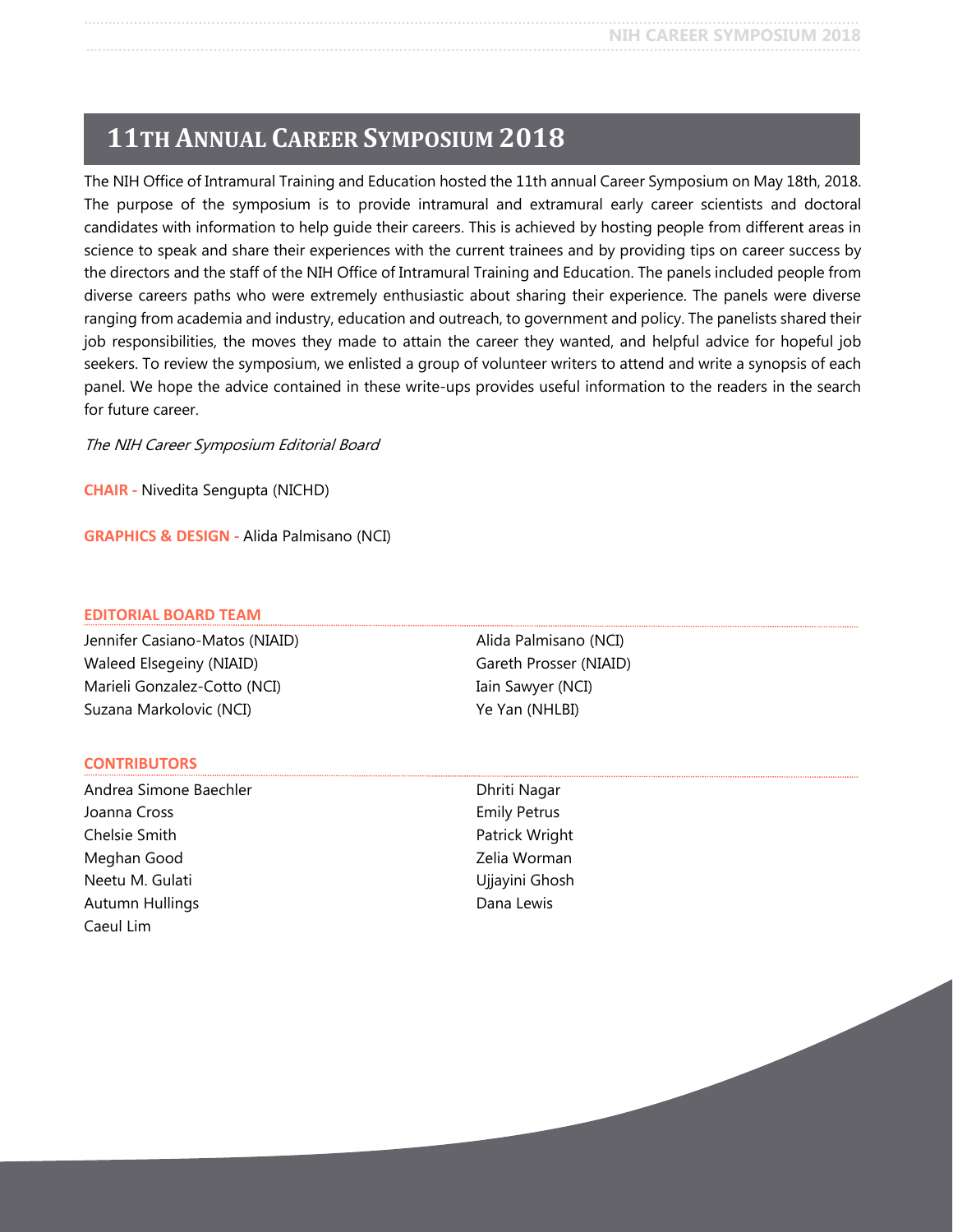# **Table of Contents**

| <b>BONUS:</b> |  |
|---------------|--|
|               |  |

### SPEAKER BIOGRAPHIES, SKILL BLITZ SLIDES AND ADDITIONAL CAREER SYMPOSIUM RESOURCES: http://go.usa.gov/k5gR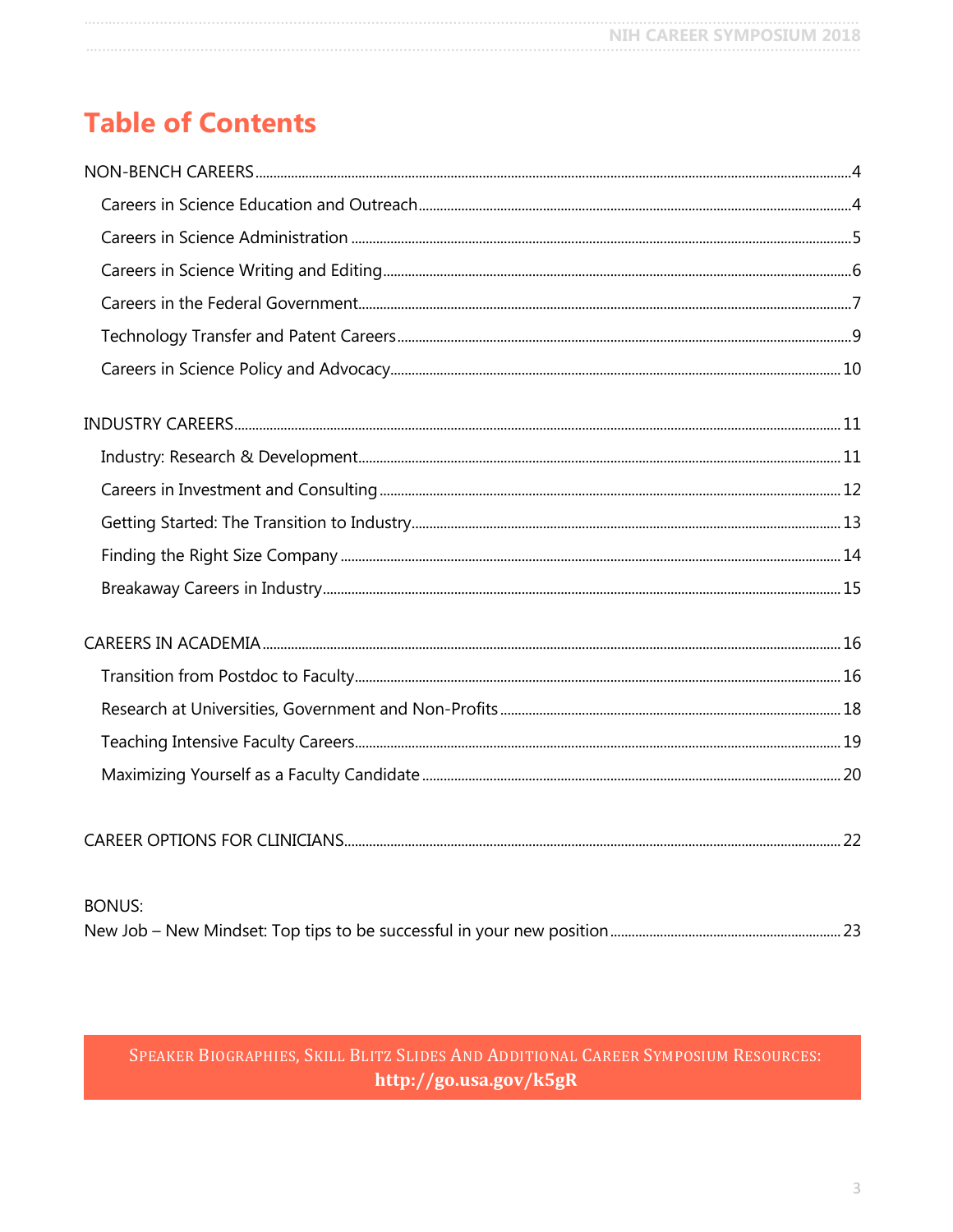# <span id="page-3-0"></span>**NON-BENCH CAREERS**

#### <span id="page-3-1"></span>Careers in Science Education and Outreach

by Andrea Simone Baechler, PhD

#### **Panelists:**

- ▶ Brian Garrett, PhD Site Director, SMASH-Morehouse
- Allison Pearce, PhD Restoration Director, Audubon Naturalist Society
- Adam Ruben, PhD Associate Director, Vaccine Stabilization and Logistics, Sanaria Inc.

The panelists described Science Education and Outreach as a highly diverse field that offers a multitude of rewarding professional opportunities for individuals who are passionate about scientific work "beyond the bench" and seek to have a lasting impact on the next generations of scientists.

As the three panelists outlined, their respective transitions out of the traditional academic setting has been unique. Dr. Garrett met a former colleague at a symposium, who introduced him to SMASH-Morehouse, a summer academy that supports people of color from underrepresented communities who are interested in pursuing science, technology, engineering, and mathematics (STEM) careers. He decided to join the organization, which allows him to combine his passions for science and for empowering and mentoring young black men. Dr. Pearce's path to a science outreach career began with a part-time position as a naturalist at Audubon Naturalist Society through which she advanced to become a restoration director by writing her own job description and convincing the organization to hire her for this role. Finally, Dr. Ruben, a highly energetic science communicator, engages in a broad range of science outreach activities in addition to his full-time day job at a small biotech company in Rockville. MD. After his "traditional" work day ends, he performs as a standup comedian, participates in science storytelling, writes books, and contributes to several television shows and media formats.

All panelists agreed that one of the most rewarding aspects of their careers has been the opportunity to work with people and the impact that they have had on their lives. Dr. Garrett expressed that a gratifying aspect of his current role is to spark students' interest in STEM research and guide them through their scientific careers. Thus, an important piece of advice shared by him was to think about where you personally want to make your impact: the scientific community, a specific discipline, or the broader community. Dr. Pearce explained that her passion to impact children coupled with her desire to contribute her skills and educational background effectively were decisive in choosing her current job.

Although outreach is not a required aspect of a PhD, the panelists suggested several ways for interested scientists to gain relevant experience such as volunteering in programs at schools, becoming a judge at science fairs, writing a blog, recording a podcast and many more. Good communications skills and public speaking, which are indispensable in science outreach, can be acquired, as Dr. Ruben remarks, by performing on stage at "The Story Collider" or in science cafes.

All panelists agreed: networking is fundamental. "Spend more time outside, not only just work with the blinders on". Increased exposure helps not only to build a strong network and meaningful relationships, but also is crucial for learning about new career options in science outreach and education. Illustrating this aspect, Dr. Ruben shared a story about a friend, whose blog about baking her own wedding cake led her to a position at National Public Radio (NPR) 10 years later.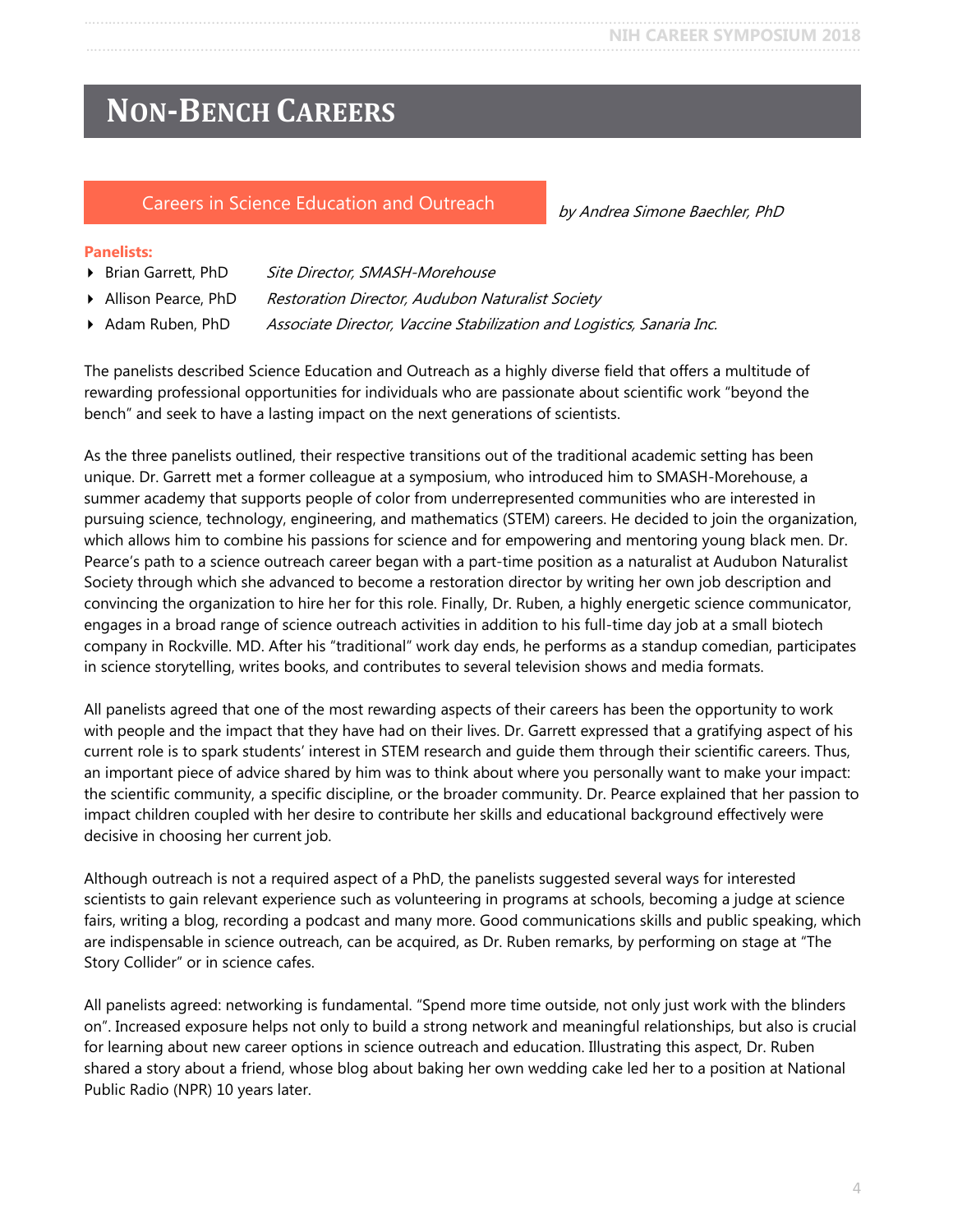The panelists urged the audience to follow their passion when deciding on a career path. Although leaving an academic setting might be frightening, it is a viable and rewarding option for anyone who envisions having lasting impact.

alluar

Andrea Simone Baechler, PhD, is a Postdoctoral Fellow in the Developmental Therapeutics Branch of NCI. Her current research focuses on characterizing the role of mitochondrial topoisomerase I and topoisomerase 3 in carcinogenesis. Prior to joining the NCI, she studied the toxicological profile of food metabolites and obtained her PhD in Food Chemistry and Toxicology from the University of Vienna, Austria.

#### Careers in Science Administration

by Patrick Wright, PhD

<span id="page-4-0"></span>

- Gaelle Kolb, PhD Proposal Development Manager, University of Maryland
- ▶ Zoe Fonseca-Kelly, PhD Assistant Dean for Science, Harvard University
- **Caleb McKinney, PhD** Assistant Dean of Graduate and Postdoctoral Training & Development,
- Georgetown University Graduate Education
- **I** John Reich, PhD Scientific Program Director, Foundation for Food and Agriculture Scientific
- Courtney Pinard, PhD Education and Awards Program Specialist, AAI

The "Science Administration" panel consisted of five individuals from academic and non-academic sectors with expansive administrative duties and responsibilities. Their purview spanned a wide range of duties including oversight of grants and awards, professional development of trainees and students at all levels, educational and outreach events, department faculty searches and internal promotions. The panel emphasized that the most critical aptitude needed to be successful in an administrative job is to have strong interpersonal skills. One must have patience, resilience, and the ability to make tough decisions, extending to the capability to say "No" to colleagues/customers at times needed. In summary all the panelists agreed that, navigating administrative positions in science requires understanding of the nuances of interpersonal dynamics all while staying levelheaded and positive.

They shared several common challenges which are faced by them. The top one is stress. In an administrative position, one must juggle obligations across departments, laboratories, and trainees at all levels. The initial adjustment to these responsibilities and deadlines can seem overwhelming. As an Assistant Dean of Training and Development, Dr. McKinney gained a lot of skills while working with teammates who have different backgrounds and approaches to challenges. However, he mentioned that it was also challenging to adjust to such a profoundly different, team-oriented environment after coming from a laboratory setting.

The panel was also asked to elaborate the significance of postdoctoral training experience in transitioning into a career in science administration. The answers were largely dependent on the specific position they are working in. Dr. Fonseca-Kelly stated that postdoctoral training may not be necessary if there is no intent to pursue a research career and that a relevant fellowship (e.g., in science policy) will be a better and more relevant use of that time. However, Dr. Pinard pointed out that her role as an Education and Awards Program Specialist at the American Association of Immunologists required a postdoctoral training experience and an extensive research background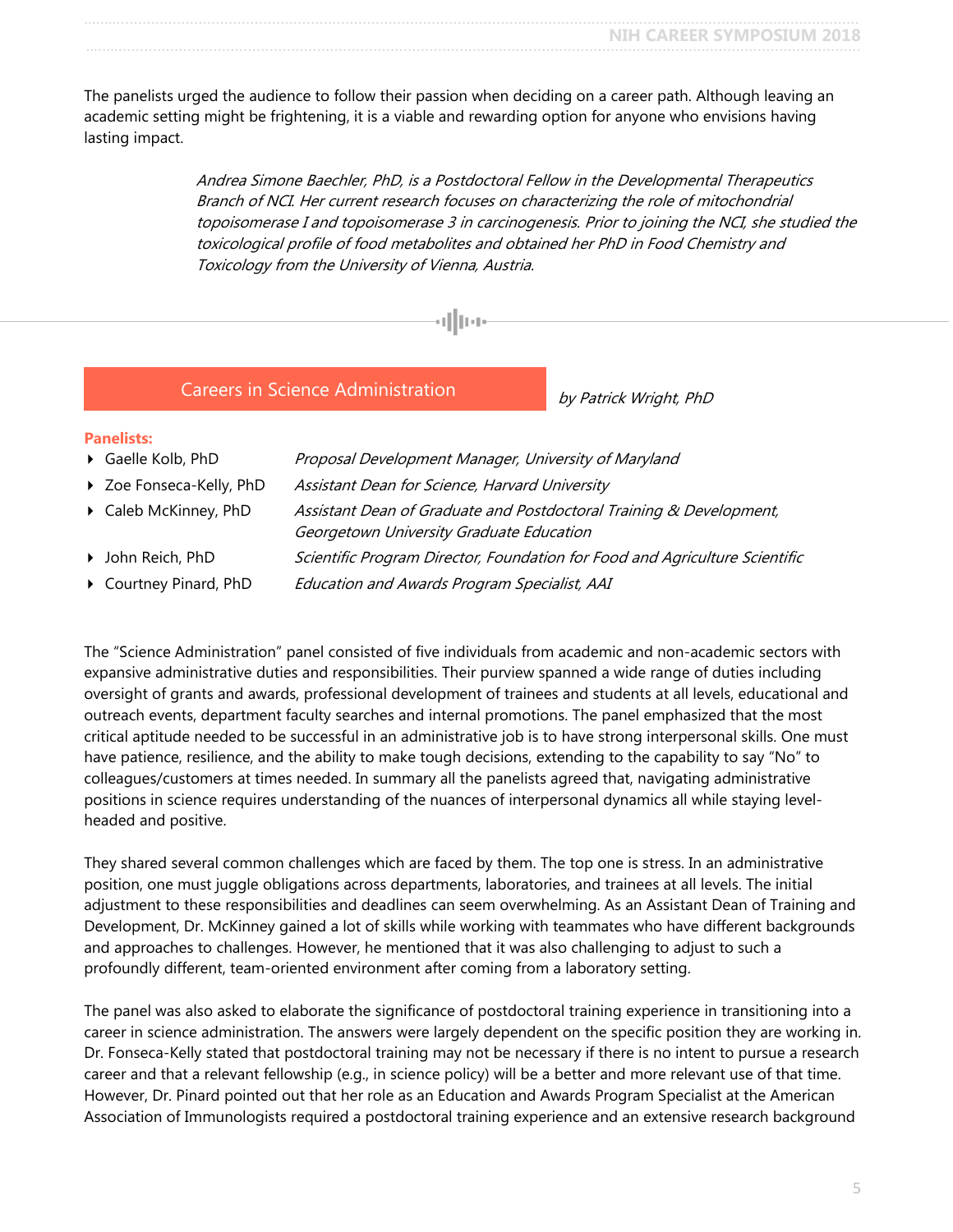in that field for getting the job.

The audience raised questions regarding the best approach to network and find a position in science administration. The panelists pointed towards the Office of Intramural Training and Education (OITE) at NIH. They stated that OITE provides a variety of relevant workshops and information sessions. In addition, professionals from OITE can provide invaluable guidance to individual trainees. Besides OITE, joining a national organization (e.g., National Postdoctoral Association) or a professional society can also be beneficial. For example, Dr. Pinard served as the vice president of the Washington, D.C. chapter of the Society for Neuroscience. Pursuing these activities and taking a leadership role not only provided personal fulfillment, but also helped her to stand out among the job applications by gaining management and administrative skills.

Overall the panelists concurred that in spite of the challenges that come with these positions, such as evaluating those who are underperforming and firing someone, their role altogether is extremely satisfying and rewarding for their careers.

> Patrick Wright is a post-doctoral research fellow in the laboratory of Alan Koretsky in the National Institute of Neurological Disorders and Stroke. His projects involve the use of in vivo optical neuroimaging methods to study cortical function and plasticity in the mouse brain. He hopes to pursue research investigator position or to work in science and health policy at federal government.

#### Careers in Science Writing and Editing

by Neetu M. Gulati, PhD

#### <span id="page-5-0"></span>**Panelists:**

- 
- 
- 
- 

**Amy Kullas, PhD** Publishing Ethics Manager, American Society for Microbiology

- **Carolyn Peluso, PhD** Manager, Science Writing/Editing Team, Cell Signaling Technology
- Shana Spindler, PhD Freelance science writer/editor, Self-Employed
- ▶ Brad Wible, PhD Senior Editor, Science Magazine

"Was writing your dissertation is the best thing about your PhD experience? If so, a career in science communication may be for you" commented by the Science writing and editing panelists'. The field is diverse, with opportunities ranging from working as a freelancer with short- or long-term contracts to working for a specific company. And even within a company, there are job opportunities in marketing, publishing, and more.

While a postdoc is not required for breaking into this field, it can be challenging to enter the field without 'clips,' or writing samples. All the panelists found different ways outside their bench research to gain experience for transitioning. Moreover, panelists emphasized that volunteer opportunities and networking were crucial to break into the business. Many such opportunities are available at the NIH to help build up the clips and contacts needed to facilitate into a job in science communication. The panelists highlighted their experience in writing for newsletters within their Institutes, writing for the NIH Catalyst, and working with the Fellows Editorial Board to edit manuscripts of their peers. Dr. Wible advised that while practice writing is important, it does not always have to be about science. He joked, "if you want to write something and have people read it, there's this thing called the internet… you can write a food blog!"

One potential negative of having a career in scientific writing is that once on the job, "deadlines are crushing and they are forever," warned Dr. Wible. If you are not self-motivated or cannot handle deadlines, this career may not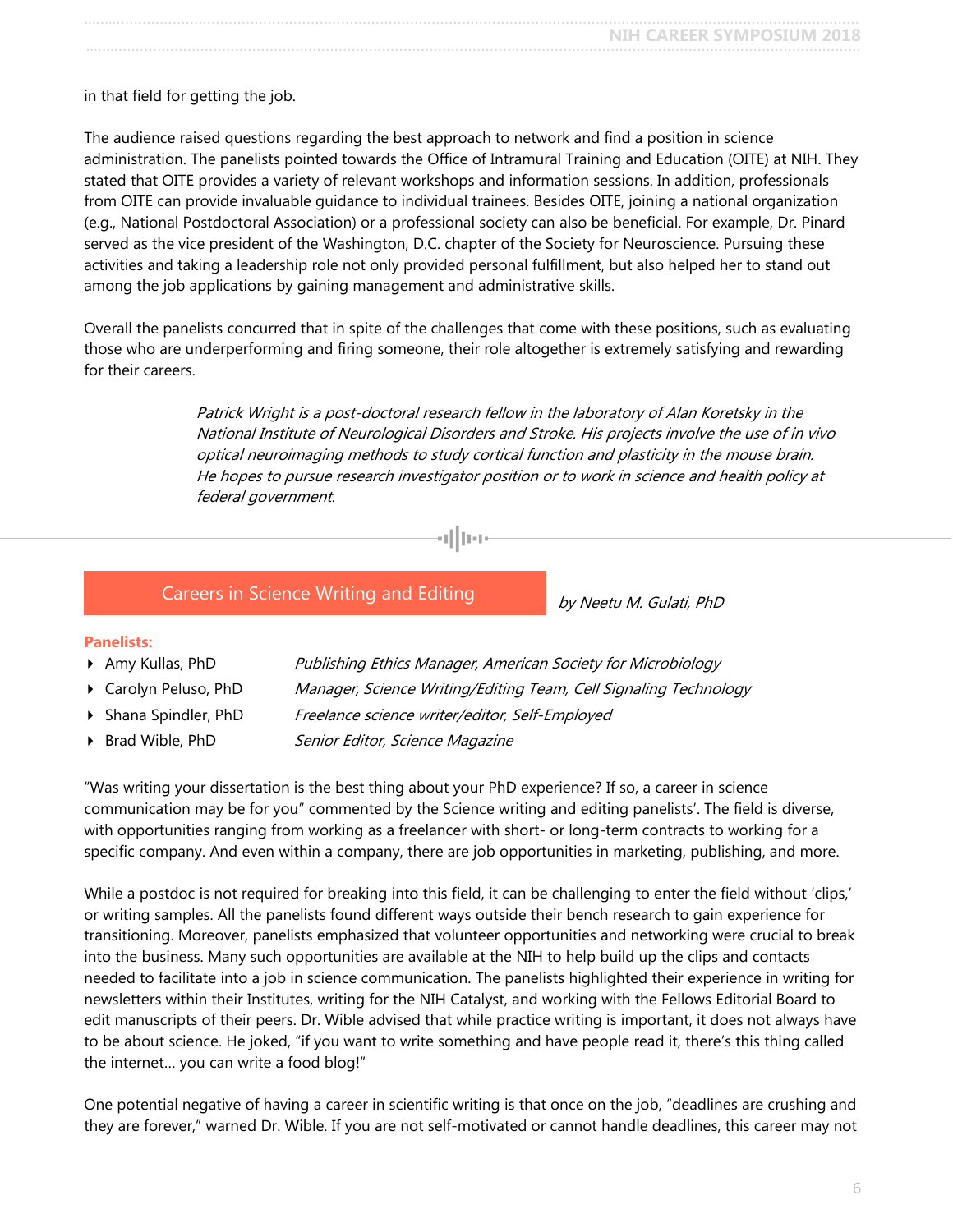be for you. Because of ever-looming deadlines, when writing a piece, it is important to think about how long it will be circulating, and "don't let perfect get in the way of good," advised Dr. Peluso.

If you can handle the stress, there are a lot of upsides while working as a scientific writer or editor. As a part-time freelance writer, Dr. Spindler appreciates her flexible hours and ability to work from anywhere. Dr. Peluso loves that each piece is something new and that she gets to learn about a lot of different things. Dr. Kullas gets to read the literature, go to the annual American Society for Microbiology meeting, and travel to universities to speak on how to publish ethically. Dr. Wible works long hours, but enjoys his time reading and editing.

Much of the advice given by the panel can be applied for all types of scientific communications and is not limited to writing for general audience only. Whether writing a manuscript or a blog, it is about making sure a story is conveyed. If you are not comfortable with English, especially if it is not your native language, taking an English writing class (such as those offered by FAES) may help to improve grammar and sentence structures. And when writing anything, it is important to know your audience. And as Dr. Spindler advised the audience, "you get better at writing by writing, so just write!"

레마

Neetu M. Gulati, PhD is an IRTA postdoctoral fellow in the laboratory of Dr. Audray Harris in NIAID. Her current research uses structural biology techniques to characterize influenza virus infection and vaccine development. Prior to joining NIH, she received her PhD in Pharmacology at Case Western Reserve University where she studied the structure and biological interactions of plant virus-based nanoparticles.

#### Careers in the Federal Government

by Zelia Worman, PhD

#### <span id="page-6-0"></span>**Panelists:**

- **Luciana Espinoza, PhD** Health Scientist Administrator, NCI
- Mike Manning, PhD Pharmacologist, FDA
- **Barna Dey, PhD** Scientific Review Officer, at Center for Scientific Review (NIH)
- Ashley Triplett, PhD Science and Technology manager at Department of Defense
- Rebecca Prevots, PhD, MPH Epidemiologist, NIAID

The panelists in this session represented a wide range of positions for scientists from different areas of the federal government: research (Dr. Prevots), regulatory affairs (Dr. Manning), administration (Dr. Espinoza), grants management (Dr. Dey), and defense (Dr. Triplett). Despite the variety of their jobs, most of the panelists agreed that they share their love for science but not the "nitty-gritties" of benchwork. Although regulatory and administrative jobs may sound like a lot of paperwork, the panelists described it as a different way to look at science, "where the action happens", "making a real change for patients", and "learning about cutting edge science before it gets started".

The audience was curious to know about the specific steps taken by the panelists while transitioning to their current job. The similarity between the responses from all panelists was striking: Networking and networking. They suggested to start building a network early by regularly meeting people at scientific meetings, by becoming a member in societies focused on your area of interest and by informational interviews. If you have a path in mind, Dr. Manning suggested to be clear about career goals with your mentor from the start as it will help in transitioning. If you don't know what your plan is yet, Dr. Triplett recommended detailing at an administrative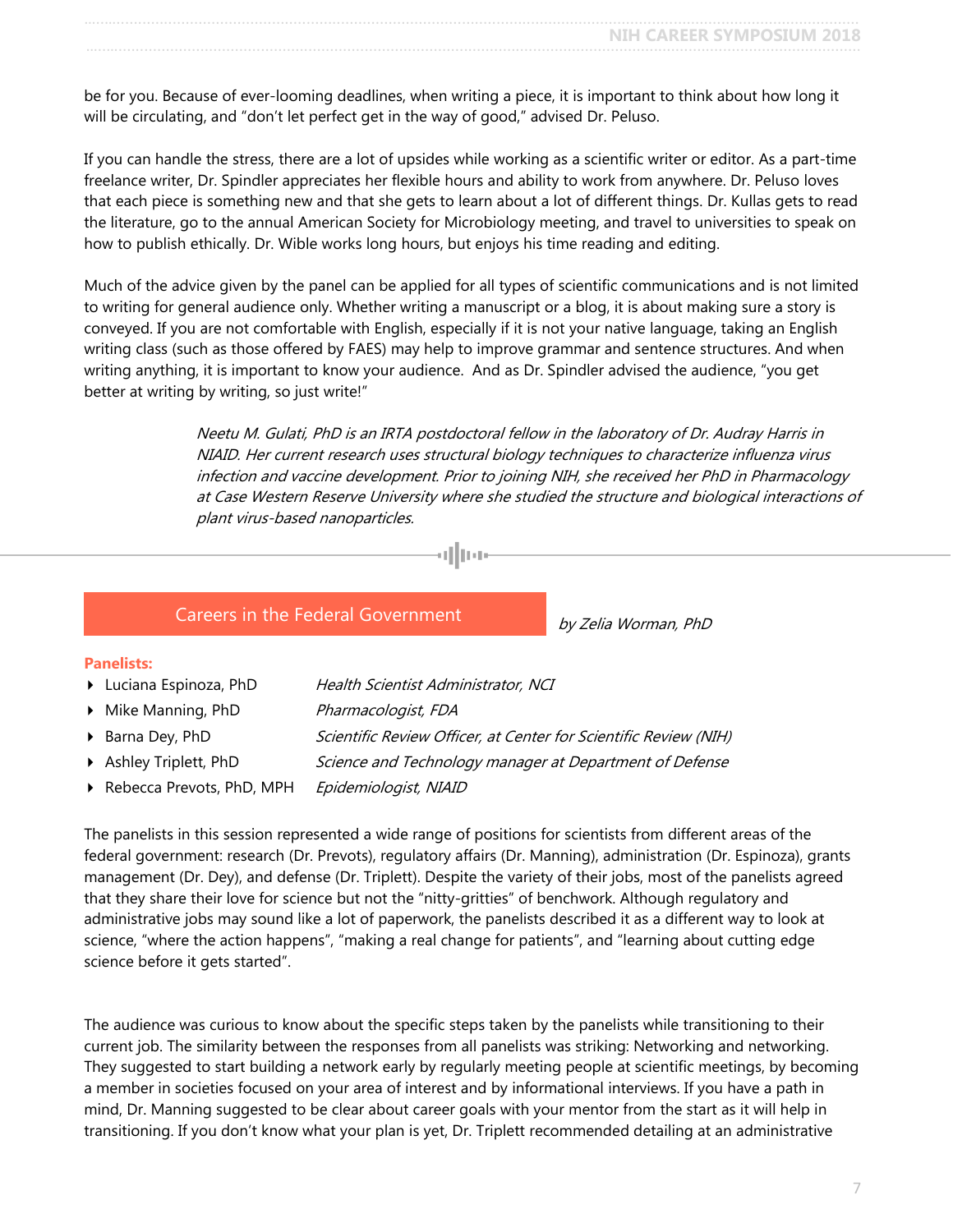office and "cold emailing people via LinkedIn for coffee", which is how she learned about the opening at the Department of Defense. Dr. Dey suggested to build your resume with transferable skills by reviewing abstracts, manuscripts, and grants, which provided her with valuable training for transitioning to her current position as a scientific review officer (SRO). Dr. Espinoza, however had a very different experience where she "applied to more than 100 USA.gov jobs" and, after no responses, she decided to take a FAES course on office administration, while simultaneously volunteering for PTA committees, editorial boards to gain enough experience for being considered for these positions.

The fellows outside NIH, who do not have access to FAES and NIH detailing opportunities, wanted to know how they can improve their chances of getting experience. The answer was to focus on the soft skills that they have gained during their doctoral and postdoctoral training (clear oral and written communication) and apply them appropriately in their resume to match with the necessary experiences. For example, managing projects and budgets in the lab can me mentioned as organization and management skill, discussing ideas with other scientists in meetings can provide for communication and interpersonal skills for your resume to stand out. But more importantly, in your administrative resume you should generalize your specific expertise: as Dr. Manning pointed out "No one needs to know how many kinds of PCR you can do".

The conversation quickly shifted towards growth potential, salary expectations, and a typical day in a Federal Government career. Besides the standard scale across agencies (GS scale), there are various training opportunities for career development, and some opportunities for promotions to management positions. Most panelists described their days are full of phone and in-person meetings, interactions with reviewers and scientific experts, and a lot of writing. Telework is also an option available for many positions.

To land in a federal government job, the panelists suggested: changing the academic CV into administrative format; fill in the skill gaps that you are missing; find a way to convert weaknesses into a strength; and contact the office of OITE at the NIH to help determine what is missing. This last step is important as passing the HR threshold is the hardest step.

> Zelia Worman, PhD is a postdoctoral fellow at NICHD in the Section for Eukaryotic Transposable Elements. She received her PhD in Biodiversity, Genetics, and Evolution from the University of Porto, Portugal. Her current research focuses on the impact of germline transposable elements in diseases of the nervous system. She volunteers as chair of the Service and Outreach subcommittee at FelCom and is currently detailing for the NHGRI Short Course in Genomics workshop. She also volunteers for the NICHD Fellows Advisory Committee and writes regularly for NICHD Connection newsletter.

> > dloa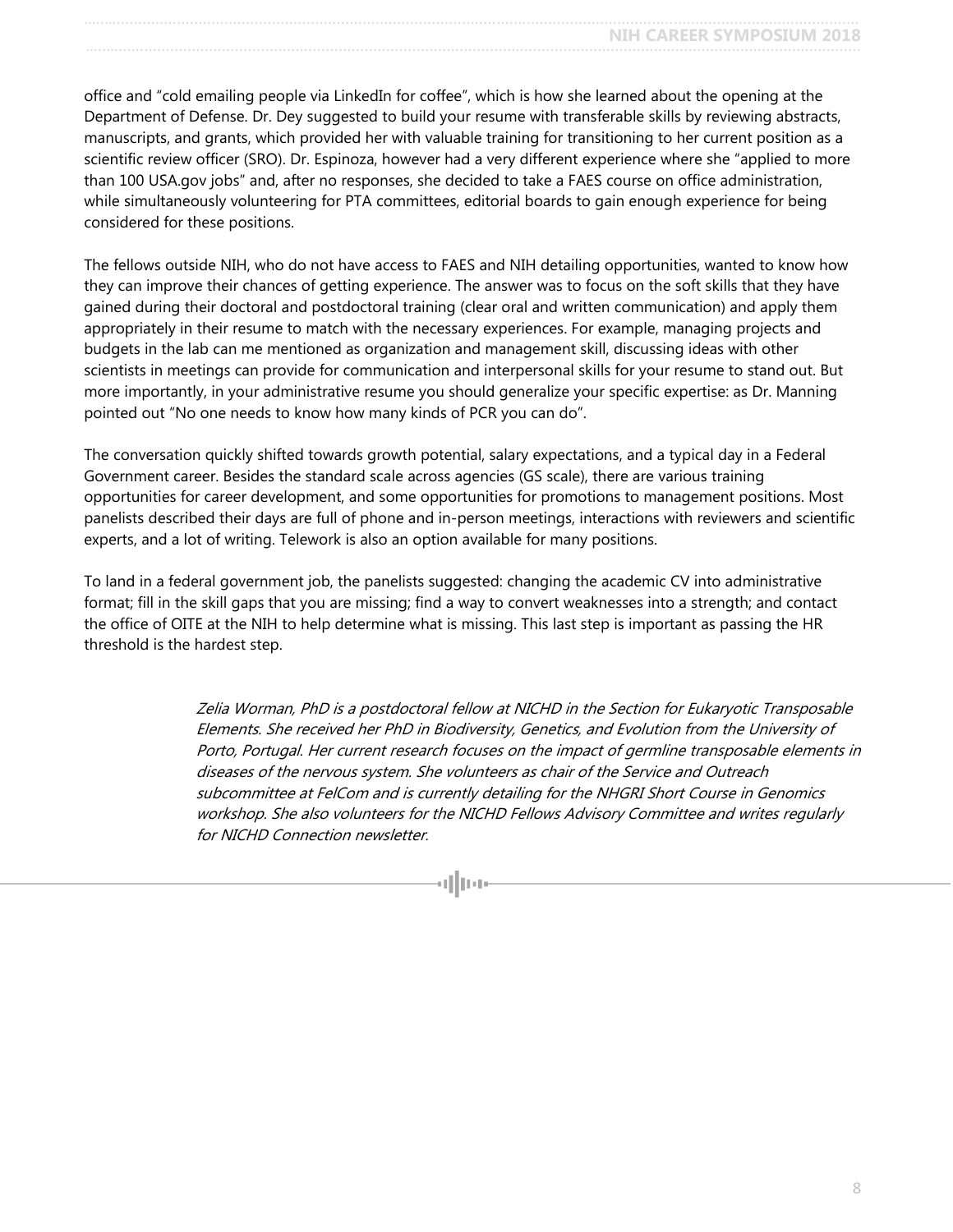### Technology Transfer and Patent Careers

by Neetu M. Gulati, PhD

#### <span id="page-8-0"></span>**Panelists:**

- Aswani Valiveti, PhD, MBA Technology Licensing Analyst, University of Maryland
- ▶ Jason Mock, PhD, JD Associate Attorney, Foley & Lardner LLP
- ▶ Emily Cordas, PhD Patent Examiner, USPTO
- ▶ Shan Liu, PhD, JD Patent Agent, Wilson Sonsini Goodrich & Rosati

If you are interested in a profession focused on commercializing cutting-edge innovative science and do not involve bench work or scientific experiments, then a career in technology transfer and patent management may be the right one. These positions involve working with scientists to patent, license, and manage intellectual property (IP). The scope of working with IP includes many diverse roles, as evidenced by the broad experiences of the panelists. In technology transfer, Dr. Valiveti appraises scientific innovations driven by universities for patentability and then files patents on IP. On the other side, Drs. Liu and Mock work at law firms, mostly working on licensure and litigation of IP, and rarely on developing patent applications. Dr. Cordas, a patent examiner for the United States Patent and Trademark Office (USPTO), reads and evaluates patent applications. Technical skills learned at the bench are not the only knowledge utilized by jobs in technology transfer and patent management. Panelists said that in addition to their scientific background, which aids them to understand the technical details of an IP, they have also benefited by improving their time management, multitasking, and communication skills by interacting with non-scientific audiences. Nevertheless, other outside skills are also required, such as completion of the patent bar exam (patent agent), obtaining a JD degree (patent attorney), and often additional on-the-job training.

When asked whether PhD or postdoctoral experiences are necessary, Dr. Valiveti stated that while not essential, having a PhD helps when speaking to academic researchers and helps in career advancement. Dr. Mock discussed that it differs between law firms, where some only hire PhDs while other will hire people who have master's degrees. However, they concurred that nuances and specific skills are required and those can be gained through further academic studies only. At the USPTO, many patent examiners have a master's degree, but they are recently hiring more PhDs. Postdoctoral training is not required to excel in these positions, but Dr. Liu mentioned that many of her coworkers also completed postdocs before being hired by her firm. The time during a postdoctoral training can be used to gain the additional skills necessary to be successful in technology transfer and patent careers.

As a technology licensing analyst, Dr. Valiveti not only enjoys his job, but also finds time to spend with his children. Working at the USPTO allows for a lot of flexibility and good work/life balance as well. After two years working as a patent examiner, the USPTO allows employees to work from home. Furthermore, because it is a government job there is stability, and learning new things by reading different patents keeps the job interesting. In contrast, patent agents and attorneys within law firms have long hours and do not have the greatest work life balance, Mock admitted. However, he loves the variety of work, from small molecules to food science to immunotherapies. It is a fast-paced career track where you can learn a lot about new inventions in different areas.

Ultimately, these careers are challenging, exciting, and cutting edge. The panelists agreed that it is important to gain skills beyond technical expertise to succeed. Here at the NIH, FAES offers courses on technology transfer, IP, and patents, to familiarize yourself with these careers. Many institutes at NIH have technology transfer offices where you can get experience through volunteer work or an internship. It is never too late to start gaining more experience for transitioning.

> Neetu M. Gulati, PhD is an IRTA postdoctoral fellow in the laboratory of Dr. Audray Harris in NIAID. Her current research uses structural biology techniques to characterize influenza virus infection and vaccine development. Prior to joining NIH, she received her PhD in Pharmacology at Case Western Reserve University where she studied the structure and biological interactions of plant virus-based nanoparticles.

> > allua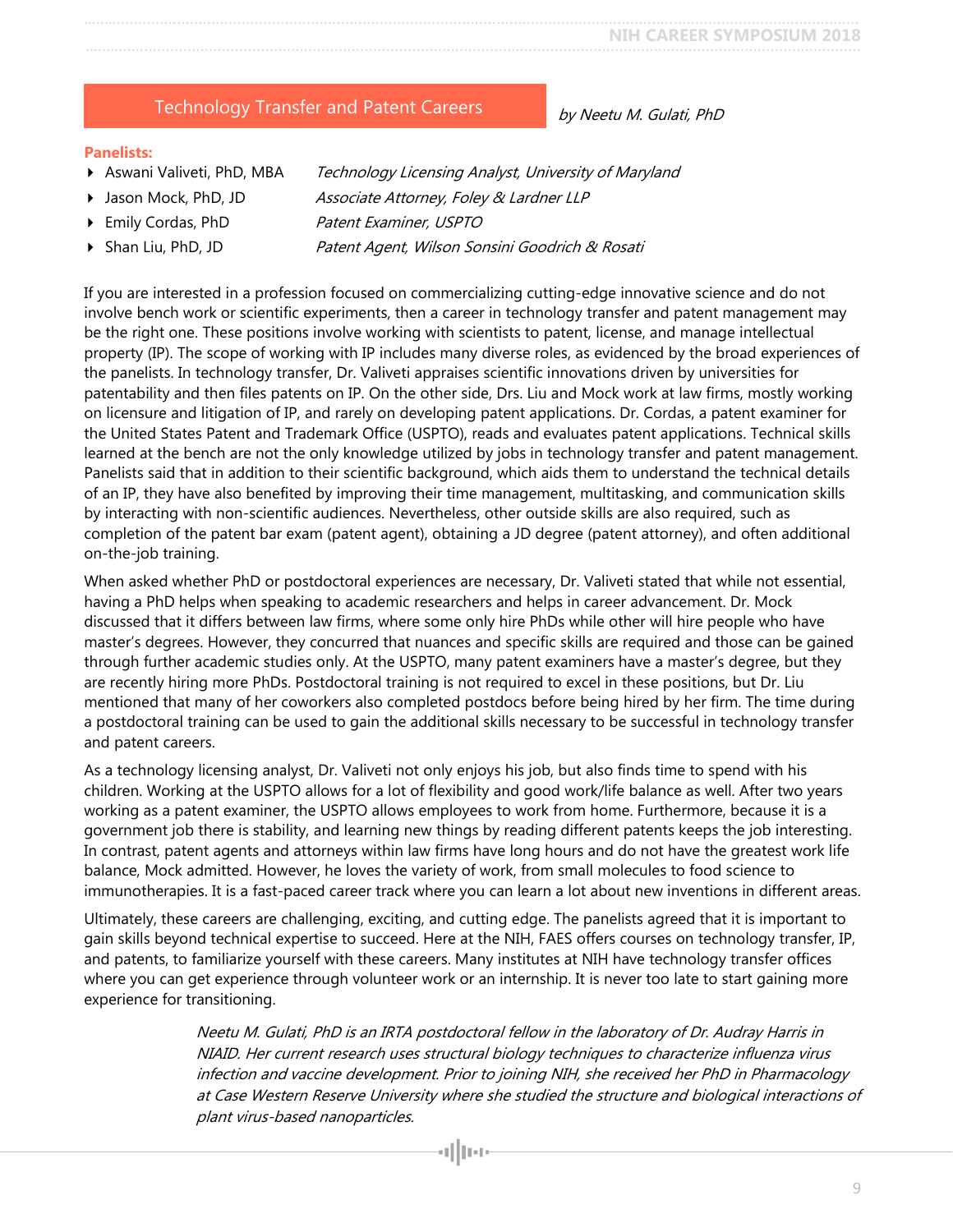|  | <b>Careers in Science Policy and Advocacy</b> |
|--|-----------------------------------------------|
|--|-----------------------------------------------|

by Patrick Wright, PhD

#### <span id="page-9-0"></span>**Panelists:**

- Deana Around Him, DrPH Research Scientist, Child Trends
- 

Diana Huestis, PhD Health Policy Advisor, Office of the U.S. Global AIDS Coordinator and Health Diplomacy, U.S. Department of State

- Audrey Thevenon, PhD Program Officer, National Academies of Sciences, Engineering and Medicine
- Sandeep Dayal, PhD Health Science Policy Analyst, NIH/NIDDK

Science policy and advocacy directly or indirectly governs almost everything we do with science starting from determining grant budgets, regulating experimental approaches involving living things, and even guiding the scope and mission of our work. The "Science Policy and Advocacy" panel at the OITE Career Symposium consisted of four policy analyst and advisors from the non-profit and federal sectors.

One early question from the audience tasked the panel with detailing the skills necessary to be successful in the field of policy. Beyond the necessary general skills such as being extremely organized and having the ability to multitask, the skill most emphasized across the panel is the ability to communicate, not only through translation of science to lay persons but also communication of objectives to one's colleagues, even at the seemingly trivial level of email subject lines.

Various Science Policy fellowships and their respective application processes was a major focus of the dialogue in the panel. Dr. Huestis was an American Academy for the Advancement of Science (AAAS) and Technology Policy Fellow, a year-long fellowship with placement in a federal agency; she was placed in the U.S. Department of State and has worked there since. She emphasized the importance of including any policy and program management experiences in application essays in addition to highlighting scientific accomplishments. She noted that she personally prioritizes evidence of strong writing ability when she is reviewing an applicant in her office. Regarding the position itself, she commented that one must be able to compartmentalize personal views and opinions on issues versus those encountered and implemented via official business. Dr. Thevenon shared details of what she called a "baby AAAS fellowship" offered by the National Academies: The Christine Mirzayan Science and Technology Policy Graduate Fellowship Program, a three-month fellowship at the Academies in Washington, D.C. She reiterated the importance of writing ability and recommended having someone else to check the writing in any application documents.

The panel also commented on challenges they encounter daily, including a barrage of deadlines, being comfortable with not becoming the expert in a given field, and lot of travelling needed in these positions. A unique challenge described by Dr. Dayal is that one must be willing to be uncredited on work (e.g., policy briefs, press releases, etc.) given that some of what is written will be used and communicated by a more senior official in the office.

For those interested in pursuing a career in the realm of science policy, "government details", which are generally three- to sixth-month internships, in a policy office are a fantastic way to gain exposure to the field and to the people within. Beyond those direct immersion approaches, outreach opportunities (e.g. teaching science to children) and other analogous avenues in which one gains experience in writing and communicating to a lay audience is necessary for policy work at all levels and for subsequent ability to advance in this field.

> Patrick Wright is a post-doctoral research fellow in the laboratory of Alan Koretsky in the National Institute of Neurological Disorders and Stroke. His projects involve the use of in vivo optical neuroimaging methods to study cortical function and plasticity in the mouse brain. He hopes to pursue research investigator positions or to work in federal science and health policy.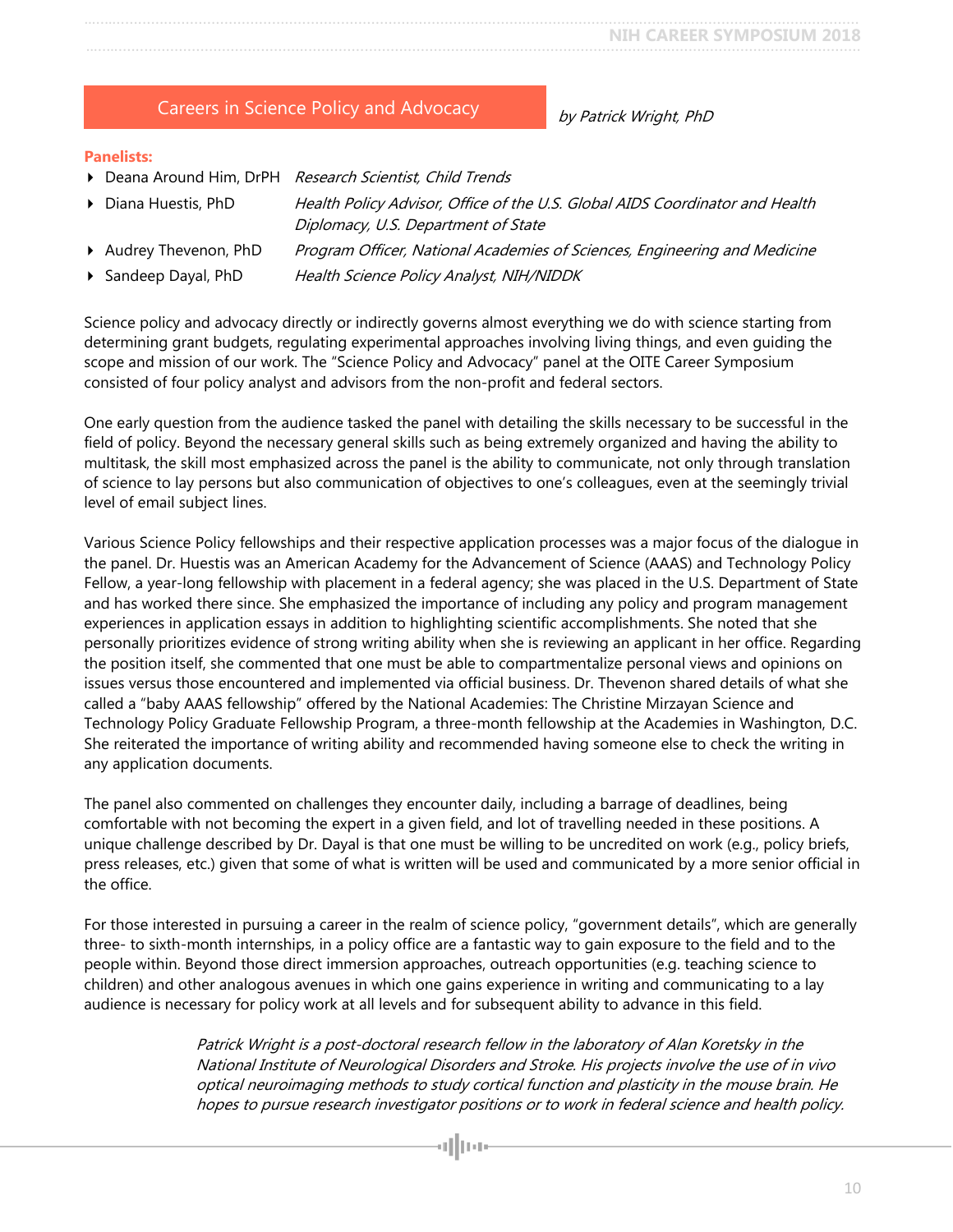by Chelsie Smith, PhD

# <span id="page-10-0"></span>**INDUSTRY CAREERS**

### Industry: Research & Development

#### <span id="page-10-1"></span>**Panelists:**

▶ Magdalena Preciado-Lopez, PhD Scientist, Calico Labs, Life Sciences ▶ Charu Chaudhry, PhD Senior Research Investigator, Bristol Myers Squibb/Lead Discovery and Optimization Allyson Byrd, PhD Associate Scientist, Genentech ▶ Jason Laliberte, PhD Lab Head – Microbiology, GlaxoSmithKline (GSK) Vaccines

For those seeking an industry research and development position are probably wondering what skills are necessary to start a career in this field. Interestingly, the panel of four NIH alumni did not respond with buzz words such as qtPCR, python, cryoEM, or CRISPR like most of us would assume. Instead the resounding response was transferable skills. Specifically, presentation skills and the ability to multitask with different projects and teams. Presenting is necessary in industry as it is akin to the grant writing process in academia and can determine the success of a project. Multitasking is critical in industry as you will likely be on multiple projects. Hence, if you can present and multi-task is a postdoc necessary too? The panel said there is no definite answer to this question, but it is uncommon to break into industry without a postdoc. A postdoc is an ideal time to obtain the skills that some of the companies you are interested in are seeking. Additionally, it enables you to establish a track record of productivity by publishing papers and presenting your work. Nevertheless, for Dr. Byrd, her field of bioinformatics was in such high demand that a postdoc was not critical. While Dr. Chaudhry, did two short postdocs to obtain a wider spectrum of skills.

Another key point that came up many times throughout the panel discussion was that each company is extremely different. When the panel answered how projects are devised the answers varied. Dr. Laliberte said that in the vaccine space, the next target is quite clear. Whereas at Calico Labs, Dr. Preciado-Lopez said research groups present proposals which are reviewed by a research council. Each member also stated that there is some freedom for side projects and to choose your own project. But this depends on the current goals of the company and if the proposed side project requires extra resources. The breakdown of their typical day was also varied, based on their position than the company. For example, Dr. Chaudhry originally spent 80% of her time in the lab. But with each direct report she receives, she spends less time on the bench and more planning experiments.

If you are ready to start applying, the panel gave the following advices: your resume should include most of the keywords in the job description to ensure your application makes it to the hiring manager's desk. But don't be discouraged by the job description, instead envision it as a wish list. During the interview, be confident that you have the necessary skills for the position and make sure to highlight the global implications when you present your work. If your science doesn't completely align with the company you are interviewing with, find a way to tie it into the field of the company, i.e., "this work could then be used to design an assay to identify X". A career in research and development may be a good fit for you if enjoy the bench and don't have the drive for writing grants for becoming a Primary Investigator.

Some of the positives discussed were work-life balance, high salary, and the ability to quench your curiosity. If you're undecided, follow Dr. Byrd's approach and just interview to see if the science and culture align with your passions. Remember each company is different! The most important message from this panel is to build your transferable skills and practice your public speaking by signing up to present at your next journal club.

> Chelsie Smith, PhD is a postdoctoral fellow at NCI in the Structural Biophysics Laboratory. She received her PhD in Chemistry from Arizona State University and is studying the dynamics of riboswitches using serial femtosecond crystallography.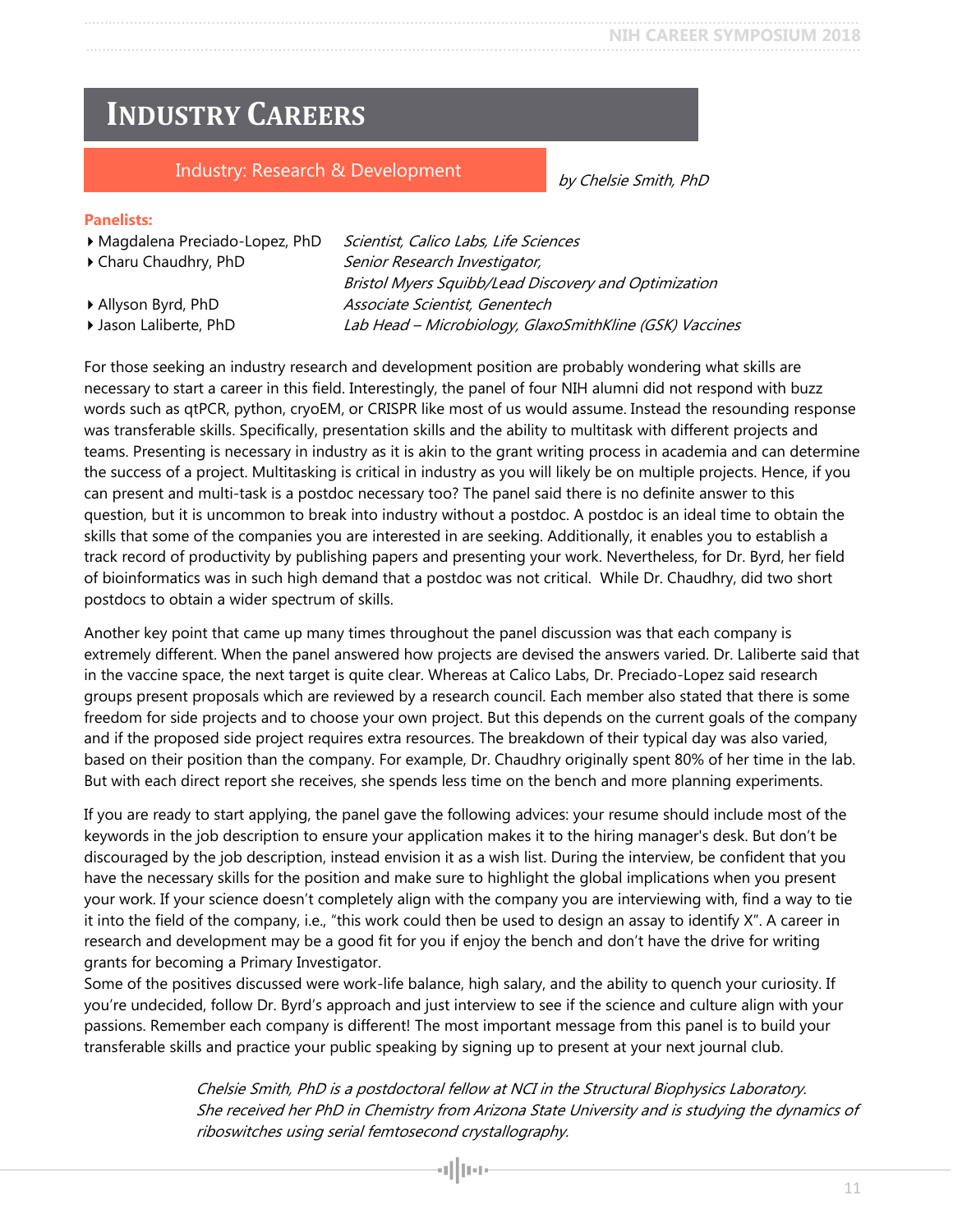## Careers in Investment and Consulting

#### <span id="page-11-0"></span>**Panelists:**

- Elizabeth Cho-Fertikh, PhD 1812 Ventures, Venture Partner
- 
- 
- 

Arti Santhanam, PhD TEDCO, Director, Maryland Innovations Initiative ▶ Rajni Samavedam, PhD Booz Allen Hamilton, Principal **Isaac Rodriguez-Chavez, PhD** Mallinckrodt Pharmaceuticals, Medical Science Liaison

Keep your options open, say "yes" to new experiences, and most importantly - find your side hustle. According to these experts, there are the tenets of pursuing a career in investment and consulting. Although each panelist described a unique career trajectory that landed them in their current role, they all came from a science background. Whether they worked at the bench, pursued a Master's in Public Health, or became a grant review specialist, their time in the lab and conducting research was imperative for transitioning to their current positions. Most audience members had ample lab experience, so one question remained - how did the panelists transition from the bench to business? For Dr. Cho-Fertikh, joining investment groups like Angel was the key. Although getting an MBA is certainly valuable, knowing the basics of finance and business is enough to get your foot in the door. One way she obtained these skills without taking extra courses or getting an additional degree was saying "yes" to new assignments. Similarly, Dr. Rodriguez-Chavez described how his willingness to try new projects opened opportunities for him. Developing "soft skills" such as project management, leadership, and negotiation are essential for a successful transition into this field. While these skills are not necessarily practiced in the lab, Dr. Cho-Fertikh said joining organizations geared towards your interests and pursuing leadership roles in these groups can really enhance your out-of-the-lab skills. He also mentioned that as you move away from the bench, the technical aspects of science become less important and what you should start to focus on is creating a side hustle. This can be a non-profit, advocacy group, or political organization. Find what motivates you and pursue it whenever you can.

What should you do to get started in the field? The main answer was network, network and network. While traditional networking may involve handing out business cards and attending social events in the hopes of finding job, the panelists framed it in a different way. Networking does not have to lead to anything tangible; the best outcome is knowledge. Networking helps hone your communication skills while also learning about careers from different perspectives. Finally, networking is critical at all stages – not just when you are looking for a new job. Dr. Rodriguez-Chavez stressed that there is always something to improve upon, and networking can help you identify what those gaps are.

If you are ready to take on a job in consulting and investment, there are a few tips you will need to know. When asked what they look for in a job candidate, Dr. Samavedam's main philosophy is "Hire what you can't teach." She explained further saying you can teach someone how to be a programmer, but you cannot teach them to have good work ethic, be a team player, and have passion for what they do. Why are you interested in this job? What motivates you? These are the questions you should ask yourself. Having the appropriate experience and degree is necessary for any job. However, what you have done with your time outside the lab shows what you are passionate about. Ultimately this becomes what tells your story and what makes you stand apart.

aj || par

Autumn Hullings, MPH, is an Epidemiologic Research Analyst at the National Cancer Institute, Division of Cancer Epidemiology and Genetics. She received her Master's in Public Health Epidemiology from George Washington University. Her current research focuses on the human microbiome and metabolome and their relationship with various types of cancer in populationbased studies.

by Autumn Hullings, PhD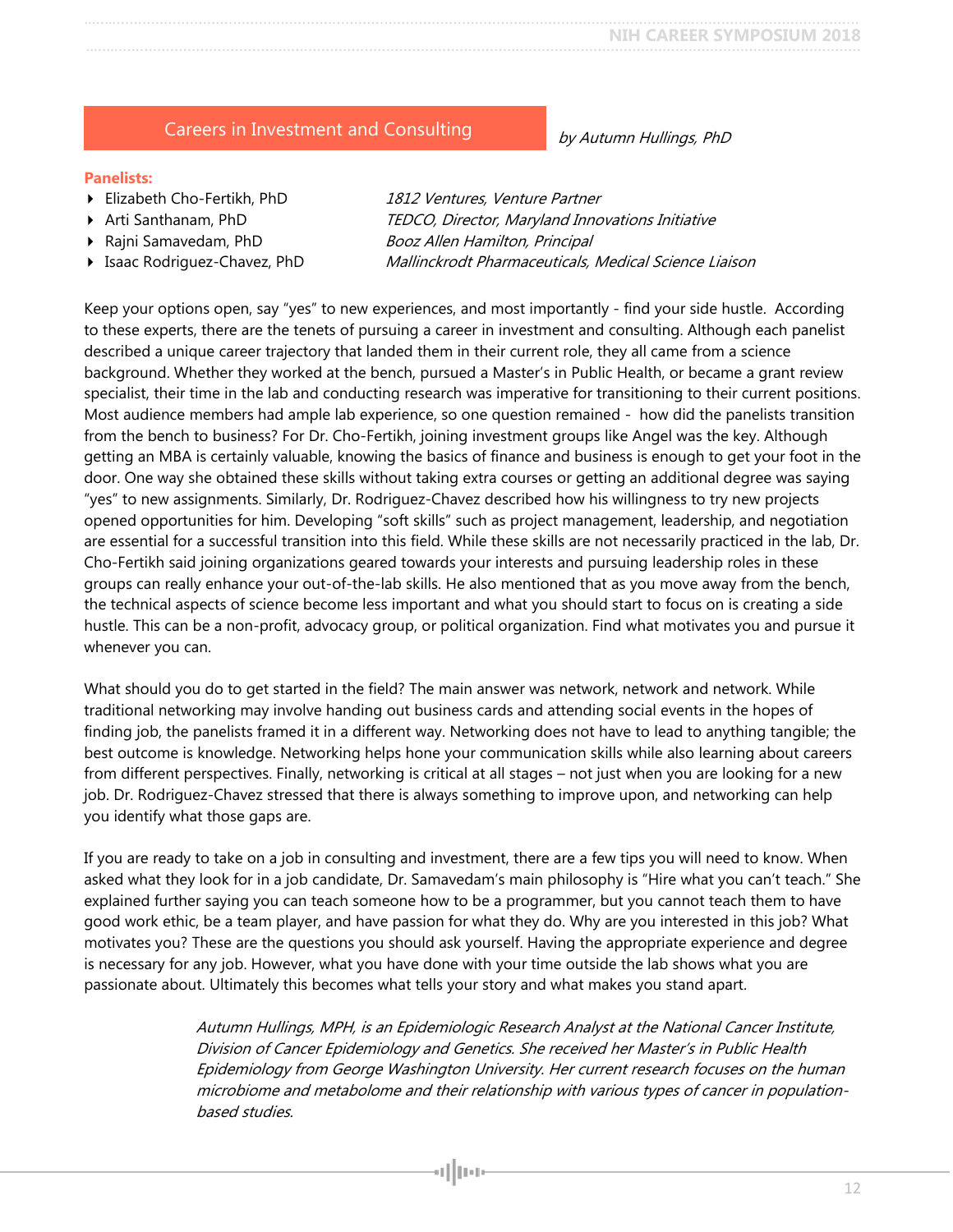### <span id="page-12-0"></span>Getting Started: The Transition to Industry

#### **Panelists:**

- **Melissa Damschroder** Associate Director of R&D at Medimmune
- Peter Szabo, MD, PhD Principal Scientist at Bristol-Myers Squibb
- **Lokesh Jain, PhD** Director of Quantitative Pharmacology and Pharmacometrics at Merck
- Tanasa Osborne, PhD, DVM Senior Investigator at Novartis

This panel focused on how to make the first move to an industry job. All the panelists described the industry environment as fast-paced and focused on drug discovery. Unlike academia, the priority is in making drugs available to patients, determining the safety of treatment, and researching topics that must be "applicable tomorrow and not in 20 years." The only difference from academia is the scope of the research and the much faster-pace.

The first question from the audience focused on the difficulties the panelists encountered when they were newly hired. In general, all panelists found that the largest problems during the transition was the inability to quickly shift gears and adapt to a very fast-paced environment with ever shifting goals. They suggested some ways to ease the transition including: getting used to multi-tasking, exercising flexibility and adaptability, prioritizing, and aiming to see the big picture. The goal in industry is to answer the question then "move on, and not dig deeper, like in academia". To get your foot in the door, your hard-skills are your biggest asset, which should match the ones required for the job you're pursuing.

To be successful in industry, you need to setup objectives and constantly ask yourself: How can I impact the company and people in a positive way? Innovative ideas, ability to achieve goals (and adapt to ever shifting new ones), curiosity to learn, and being a team player are the fastest ways to be successful. Some audience members wondered if it's necessary to do a postdoc to qualify for an industry job. Although a postdoc is not necessary, some view it as an additional proof of independence and critical thinking, as well as flexibility to adapt to multiple projects. However, Dr. Szabo and Dr. Osborne highlighted that it all depends on the position opening. For example, an entry-level position doesn't need a postdoc, so if the job description asks for 5-10 years of experience, then you should apply if you have the required skills. For all the panelists, their experience at the NIH was their opening to get an interview. All you need is for the recruiter to get interested in your resume, and you can explain how your experience is relevant during the interview.

Following the discussion about the intensity of an industry job, the audience was interested in learning about work-life balance. All the companies are aware that it's important to keep their scientists with a sustainable work load. For this, some allow a flexible work schedule with teleworking (Bristol-Myers Squibb, Merck, Novartis), and some provide daycare, cafeterias, and dry cleaners on site to make their employees life easier (MedImmune). However, Dr. Osborne (Novartis) remarked it's ultimately the employee's responsibility to achieve a work-life balance that works for them. Overall, all panelists agreed that it's critical to be able to communicate your valuable scientific skills and research for career progress with a successful transition. Biotech and Pharma companies recognize and seek the value of your PhD for strategizing, executing, and communicating results.

allua

Zelia Worman, PhD is a postdoctoral fellow at NICHD in the Section for Eukaryotic Transposable Elements. She received her PhD in Biodiversity, Genetics, and Evolution from the University of Porto, Portugal. Her current research focuses on the impact of germline transposable elements in diseases of the nervous system. She volunteers as chair of the Service and Outreach subcommittee at FelCom and is currently detailing for the NHGRI Short Course in Genomics workshop. She also volunteers for the NICHD Fellows Advisory Committee and writes regularly for NICHD Connection newsletter.

by Zelia Worman, PhD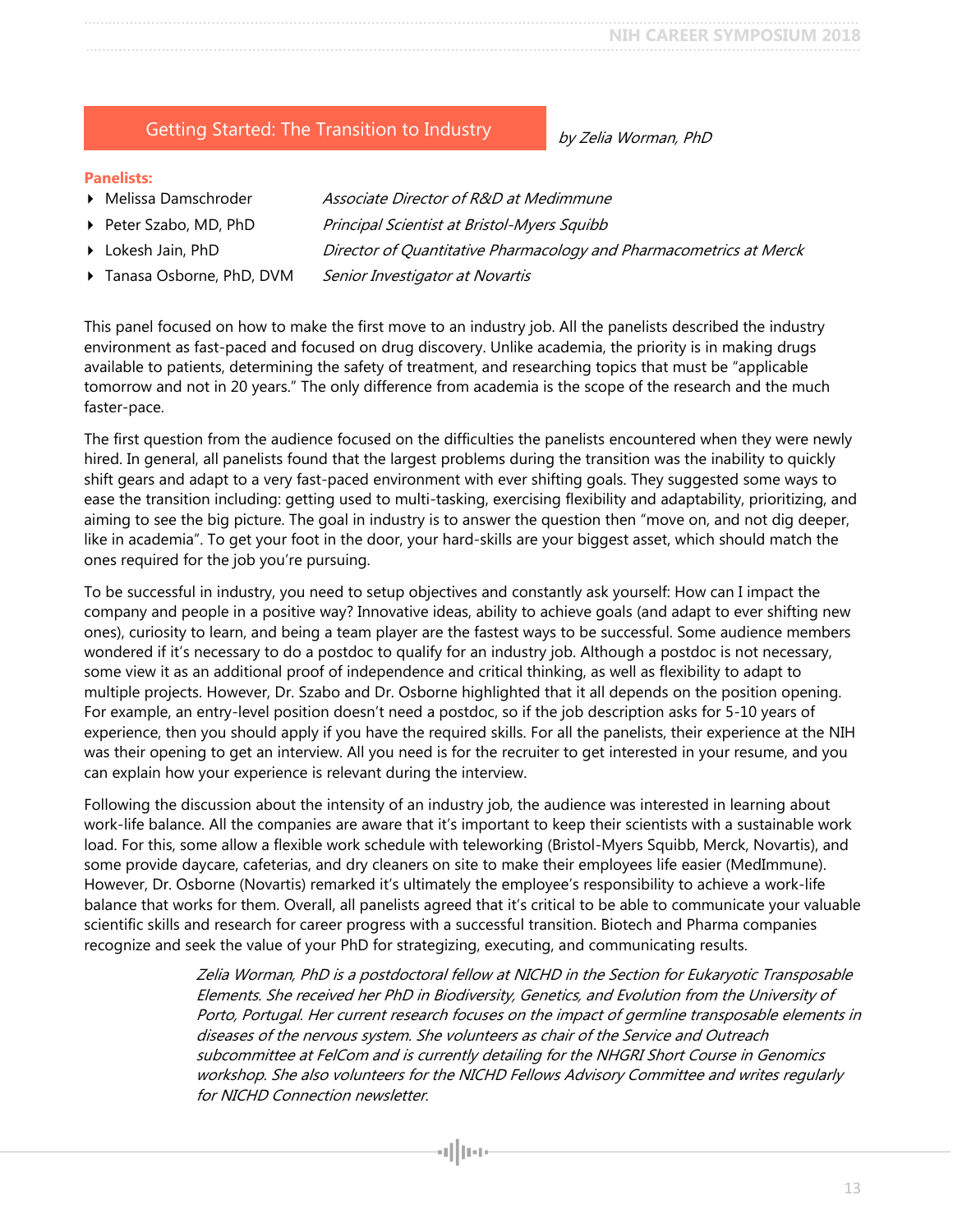14

**NIH CAREER SYMPOSIUM 2018** …..…............................................................................................................................................................................

## Finding the Right Size Company

#### <span id="page-13-0"></span>**Panelists:**

- ▶ Qingsong Zhu, PhD Chief Operating Officer, Insilico Medicine
- Dennise De Jesus-Diaz, PhD Director Scientific Operations, Remedy Plan
	-
- Ashish Gupta, PhD Scientist 1, Novavax Inc.

Shantanu Shewale, PhD Scientist, Product Development, Personal Genome Diagnostic

Do all good things come in small packages? Or do they come in larger ones? This session's panel represented four very differently sized companies, ranging from a single person to over 200 employees. Drs. Qingsong Zhu (Chief Operating Officer, Insilico Medicine) and Dennise De Jesus-Diaz (Director Scientific Operations, Remedy Plan) are based in smaller companies and both highlighted that one of the advantages of being a part of a small team is that there is more flexibility. However, this comes at the cost of more responsibility; Dr. Zhu was the extreme version of this as he started his own company and had to do everything himself, ranging from finding funding to paying his own salary. Nevertheless, everyone agreed that, although challenging at times, small companies never gave you the opportunity to be bored! Dr. Jesus-Diaz also added that a positive side of a company of three is that it is like being part of one big family. She once introduced one of her colleagues as her boss, which was promptly followed by "Never call me that!".

Conversely, a small company does have disadvantages when it comes to benefits and visa support. Most small companies cannot afford to offer the health care insurance and other opportunities, such as retirement benefits options, that the larger companies can offer. Yet even within larger companies, there is no guarantee that they will offer visa application support. Dr. Gupta (Scientist I at Novavax Inc.) has had personal experience in being turned down from a job because of his visa status. However, Dr. Shantanu Shewale, (Product Development at Personal Genome Diagnostic), suggested enhancing your profile by putting a positive spin on your visa status, for example by saying "I have x years left on my visa", which will allow the company the option to get to know you before potentially offering additional support.

Once you have decided what sized company is right for you, how will you approach for getting a job? Regarding C.V., Dr. Zhu advised "the shorter the better!" However, all panelists noted that a C.V. for industry was different compared to one for academia. Publications are not as important as the techniques you know and emphasizing what you can bring to the company is desired. Dr. Gupta added that one size does not fit all and that you need to tailor your C.V. to the company you are applying to. Additionally, Dr. Jesus-Diaz recommended relating your discoveries to the field; "then I might give you a call", she finished.

Lastly, no matter what size of company you end up in, the biggest challenge is finding the right work/life balance. Some days, you will have to work 7AM to 9PM, but you must ensure that this isn't every day. "Take time to turn your phone off and take some vacation", Dr. Shewale advised. Finding the self-awareness to achieve the right balance is critical and as Dr. Jesus-Diaz noted, "If I take tomorrow off, will the company go bankrupt? It won't!"

In conclusion, all the panelists were very informative and honest with their advice and I certainly left the session feeling more knowledgeable than when I went in. Not every company will be the best fit for you, but if you find one you are interested in, send them your C.V. as Dr. Shewale said, "You never know!"

> Joanna Cross received her PhD from the University of Oxford, U.K., where she worked on the genetics and neurobiology of Smith-Lemli-Opitz Syndrome, a devastating disorder of cholesterol synthesis. As part of her PhD, she had the opportunity to work at the NIH and she was drawn back here to become a postdoctoral fellow in the Human Genetics Branch (NIMH). Joanna currently works on the genetics of neuropsychiatric disorders, including Smith-Magenis Syndrome and bipolar disorder.

> > allua

by Joanna Cross, PhD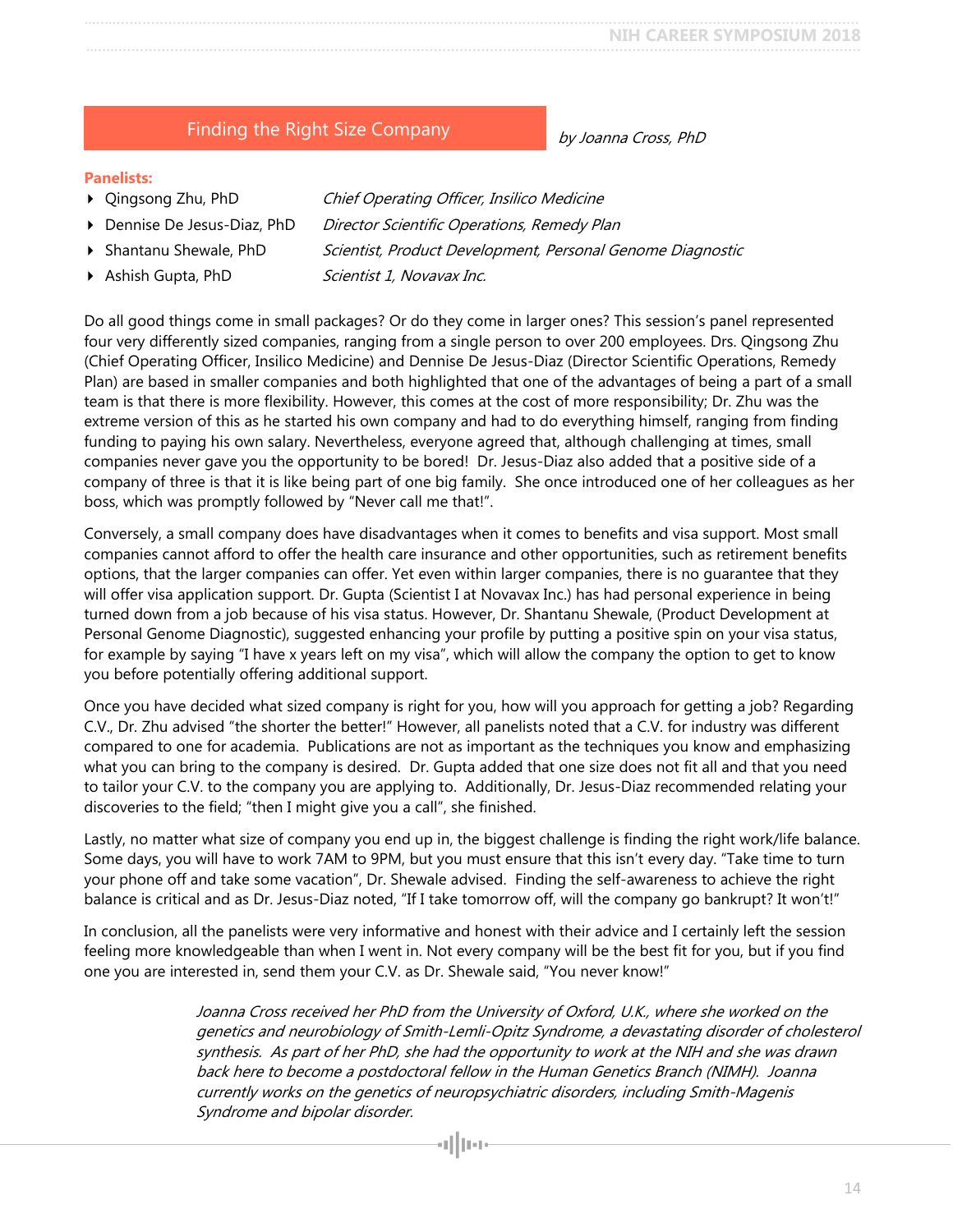### Breakaway Careers in Industry

#### <span id="page-14-0"></span>**Panelists:**

- 
- 
- 
- 

Aysegul Ergen, PhD Regulatory Affairs Manager, CMC, Amgen ▶ Jesse Damsker, PhD Vice President, Operations, ReveraGen BioPharma Inc. Kristin Fabre PhD Microphysiological Systems Lead, AstraZeneca ▶ Sarah McCormick, PhD Medical Science Liaison, Mallinckrodt Pharmaceuticals

When we think of careers in industry, we commonly think of research and development jobs. However, numerous non-bench careers exist for scientists, who are interested in science management, regulatory affairs, or liaising with healthcare professionals. Three out of four panelists' careers started with a postdoc at the NIH but have since acquired vastly different experiences. Dr. Ergen, after transitioning to the FDA, now coordinates submissions for investigational drug applications at Amgen. After his postdoc, Dr. Damsker started as scientist at a startup. Overseeing a diverse set of operations, this position opened the door for his transition to the vice presidency of the company. Before AstraZeneca offered her a position, Dr. Fabre's interest in the big picture brought her into project management, where she coordinated extramural research funding for the NIH. Dr. McCormick's career started as a postdoc at John Hopkins University, from where she was recruited into a medical science liaison position. Working with commercial counterparts and prescribers, her job demanded permanent client engagement and substantial travel.

Dr. Damsker emphasizes, a major requirement for an effective breakaway career in industry, is the ability to "wear a lot of different hats." Especially in a small company, knowledge of various disciplines and broad expertise are indispensable. Since the therapeutic area is constantly changing, an important prerequisite for a successful nonbench career in industry is a high level of flexibility and adaptability. "It's learning by doing," Drs. McCormick and Damsker agree. The importance of communication skills is brought up by Dr. Ergen, as a significant portion of her day is filled with conference calls, writing emails, and interacting with clients.

The panelists unanimously agreed that networking is the key to breaking away from the bench. As Dr. Ergen states: "You cannot know who is going to refer you to your next job." Rather than spending time on expanding scientific knowledge by taking additional classes, the advice is to increase your visibility by participating in extracurricular activities. NIH training resources are a great platform to develop skills in moderating panels at symposiums and by volunteering on committees. Another possibility to acquire management skills is doing internships in small businesses. Online platforms, such as Kolabtree, offer numerous opportunities for scientists to engage with the business community. Participating in tech transfer programs or the bioengineering boot camp at Johns Hopkins University are other useful resources to brush up your management skills. To prepare her transition, Dr. Ergen utilized the "Interagency Oncology Task Force" as a stepping stone to enter regulatory affairs. She also took FDA Law classes during her time at the NIH.

When asked "how do you get the job without any experience?" Dr. Damsker pointed at the importance of tailoring your resume to the job: "It's like antibody to antigen, your resume has to match the job description." Drs. Ergen and McCormick emphasized the importance of an updated profile on LinkedIn, as the platform is widely used to recruit. Dr. Fabre also strongly recommends investing in a business card and to build personal and professional relationships, especially outside of one's own lab environment.

Against common expectations, breakaway careers in industry are not a one-way street. On the contrary, AstraZeneca highly encourages scientists to publish. Also, there are often opportunities to continue teaching, which might re-open the door into an academic career. Dr. McCormick summarizes that once you carved out the things which really excite you and what your passion is, you can find the career which best suits you.

#### by Andrea Simone Baechler, PhD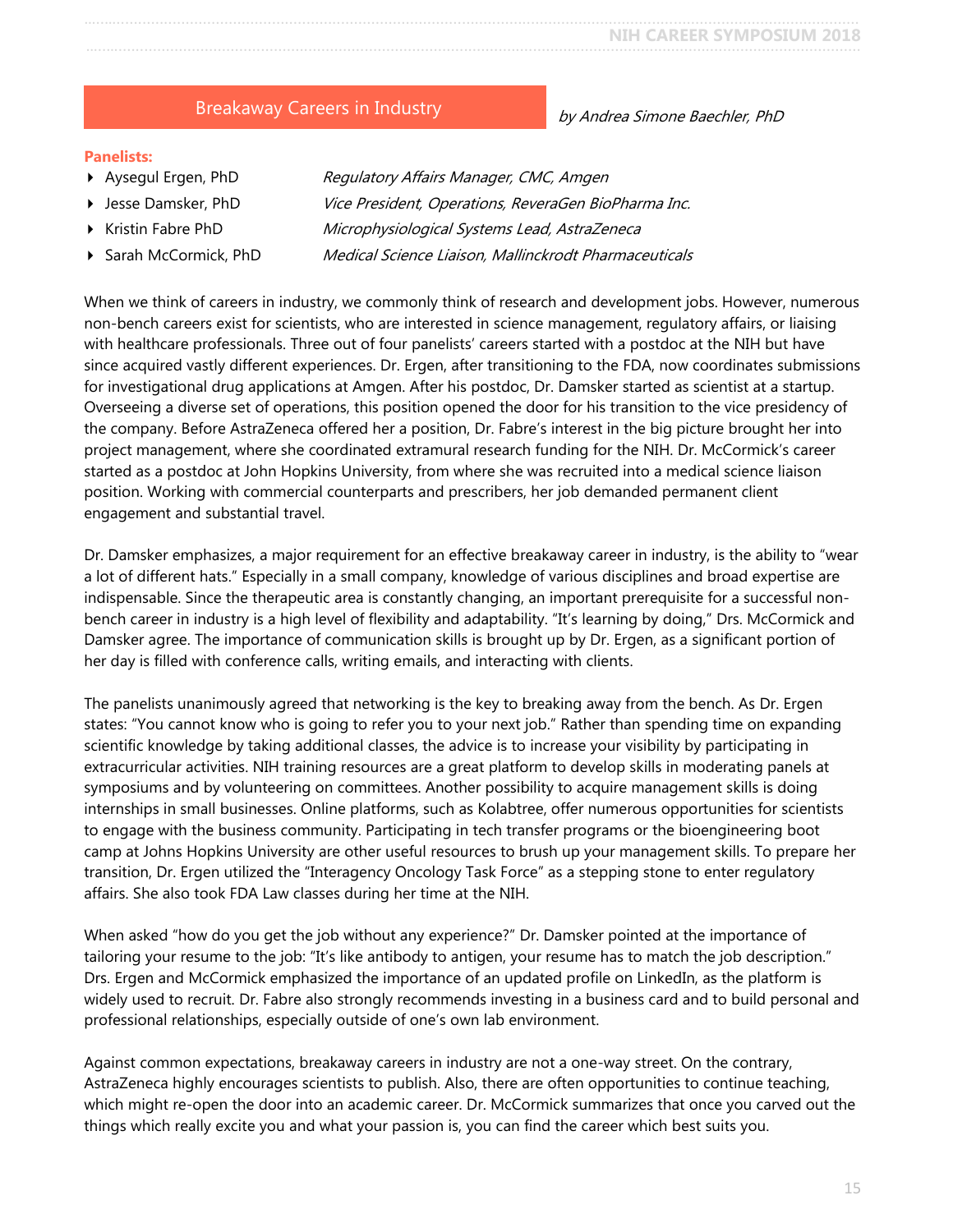Andrea Simone Baechler, PhD, is a postdoctoral fellow at NCI in the Developmental Therapeutics Branch. Her current research focuses on characterizing the role of mitochondrial topoisomerase I and topoisomerase 3b in carcinogenesis. Prior to joining the NCI, she studied the toxicological profile of food metabolites and obtained her PhD. in Toxicology from the University of Vienna, Austria.



# <span id="page-15-0"></span>**CAREERS IN ACADEMIA**

Transition from Postdoc to Faculty

by Dhriti Nagar, PhD

#### <span id="page-15-1"></span>**Panelists:**

- Eric Polley, PhD Assistant Professor, Mayo Clinic Stephanie Cologna, PhD Assistant Professor, University of Illinois at Chicago
	-
	-
- Robert Kortum, MD, PhD Assistant Professor, Uniformed Services University of the Health Sciences Megan Dennis, PhD Assistant Professor, University of California, Davis Jodie Fleming, PhD **Assistant Professor, North Carolina Central University**

A transition is challenging. Moving on and leaving the protective confines to establish oneself as an independent researcher is no small feat. There is more to it than just scientific merit. The role reversal from mentee to mentor can prove to be overwhelming, and as a postdoc fellow, one should work towards getting ready for it as they are nearing that moment in time. To help future faculty aspirants, we had a panel of the following young faculties who were in the same situation not so long back. The discussion was mostly moderated by the questions asked which are summarized below.

#### What are the added responsibilities of a faculty? How does one prepare to undertake those responsibilities?

The transition to a faculty comes with many responsibilities. You might prepare for most of them but some things you will have to learn on the job. Every day is a learning experience. People skills are sure to come handy. There are things that you can prepare for during your time as a postdoc. You could ask your postdoc advisor to include you in small budgeting exercises or apply for grants/fellowships and manage the resources that you get as a part of it. Grant writing experience, initiating journal club and mentoring students can be especially rewarding in your endeavor to become an independent researcher in the future. You should have some data and results for yourself to build upon as you move from postdoc to faculty positions. Observing the lab(s) that you have worked in will help you immensely in deciding how your lab should function. Noting these observations for future will help you make a lab space and environment that you always wanted.

#### How much of an overlap with your present advisor should be in your research proposal?

Applicants should be able to distinguish themselves from their postdoc or Ph.D. advisors. Least overlap is best. To be able to do so, you should learn new skills and obtain new resources that will help you branch out from your current line of work and make a niche for yourself. Independence from the advisor, additional skills, and expertise that you'll be bringing to the new place and your fit in the department you are applying to, become important factors that are considered by the search committees who will be hiring you. Have an open conversation with your boss and be on the same page with them to avoid future conflicts. Including a direct statement indicating that the research you are proposing is not being pursued by your mentor(s) might be a good idea.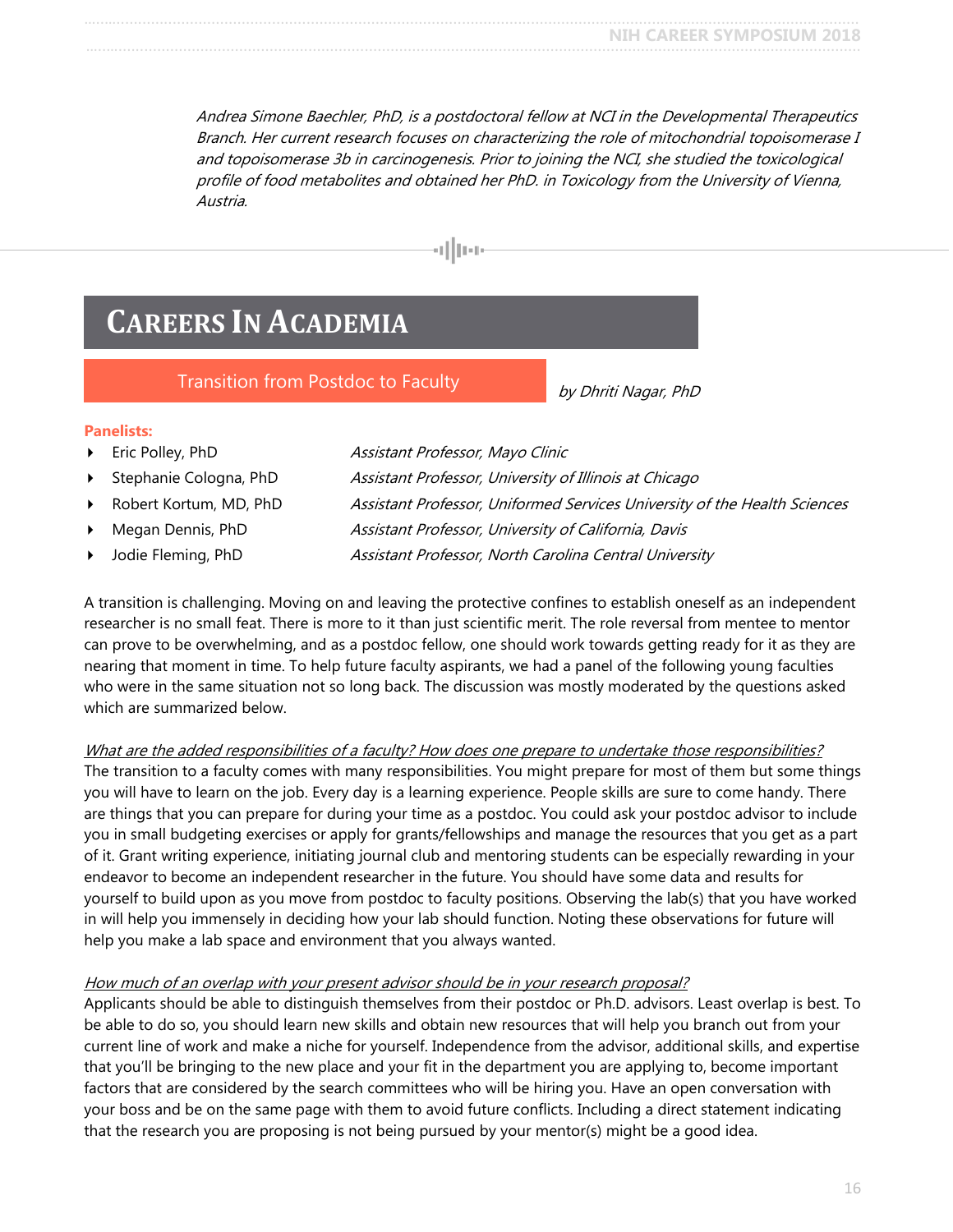#### What did your publication record look like when you applied?

A decent body of work showing your productivity during your postdoctoral years surely is desirable, but each of your papers does not have to be in Nature or Science. The important part is to identify your field and try to match the expected number of publications in your area of interest. If one does not have as many publications as they would expect to have, one can always explain the circumstances that could have been the reason for that. Another aspect that could be evaluated is your ability to collaborate and perform well. Having publications that show this ability to work in teams can be a bonus in your application package.

#### How important is it to have teaching experience to apply for a faculty position?

While admitting to the limited teaching opportunities available to postdocs at the NIH, the panelists suggested that teaching experience is something that most of them found to be useful in one way or the other. For many positions, it is imperative to have teaching experience. Postdoctoral researchers at the NIH can always teach courses through FAES or volunteer to teach at local colleges. While a priori teaching experience might not be a strict requirement at other institutes but it does add value to your application package. For positions where direct teaching is not mandatory, it indeed helps in mentoring and engaging with a diverse audience.

#### What surprised you the most when you joined as a faculty and how did you cope with it?

Feeling of isolation and being the new person hits you after you leave the comfortable and familiar environment of your postdoc lab. But you should actively engage with the people at your new institute and department and settle in with time. Infrastructure and establishing your lab in a new setting can be challenging and timeconsuming. There will be a period of time when you would find yourself sitting in your office having no real lab to do your experiments. To make the most of this time, consider other ways to promote yourself, you could write reviews which would also help you keep up your publication record. This job comes with a lot of grant writing and administrative responsibilities which might sometimes feel crippling and overwhelming. To cope with this feeling, you should schedule and manage your time well and not lose focus on your scientific goals. Be sure of yourself. With time you will find yourself overcoming these surprises.

#### How do you choose the right people for your team?

You might be tempted to build a team quickly and start with your experiments but be careful in choosing the people you would be working with in your new lab. You should hire someone who fits the position and is well trained and suited for the job. You should also keep in mind the budgetary allowance to hire people for your research projects. The budget might be a significant factor when it comes to hiring research associates and postdoc fellows.

Other notable things that came up in the discussion regarding getting a faculty position were networking, maintaining an amicable relationship with your mentors and making it known to your peers and to your potential colleagues at the institutes you plan to apply. This brings you to the attention of the hiring authorities and prepares your peers and your mentor for the same. It is essential to let the world know that you are on the job market.

> Dhriti Nagar is a predoctoral visiting fellow at the NHGRI. She is pursuing her PhD at Indian Institute of Science Education and Research (IISER), Pune, India and is visiting NIH under the Indo-U.S. Genome Engineering Technology initiative (GETin) fellowship to make CRISPR zebrafish mutants. Her research focuses on the role of cytoskeletal remodeling proteins in the development of neural circuits generating behavior in zebrafish. Eventually, she wants to enter the field of cognitive neuroscience, preferably in the field of mind-brain and education.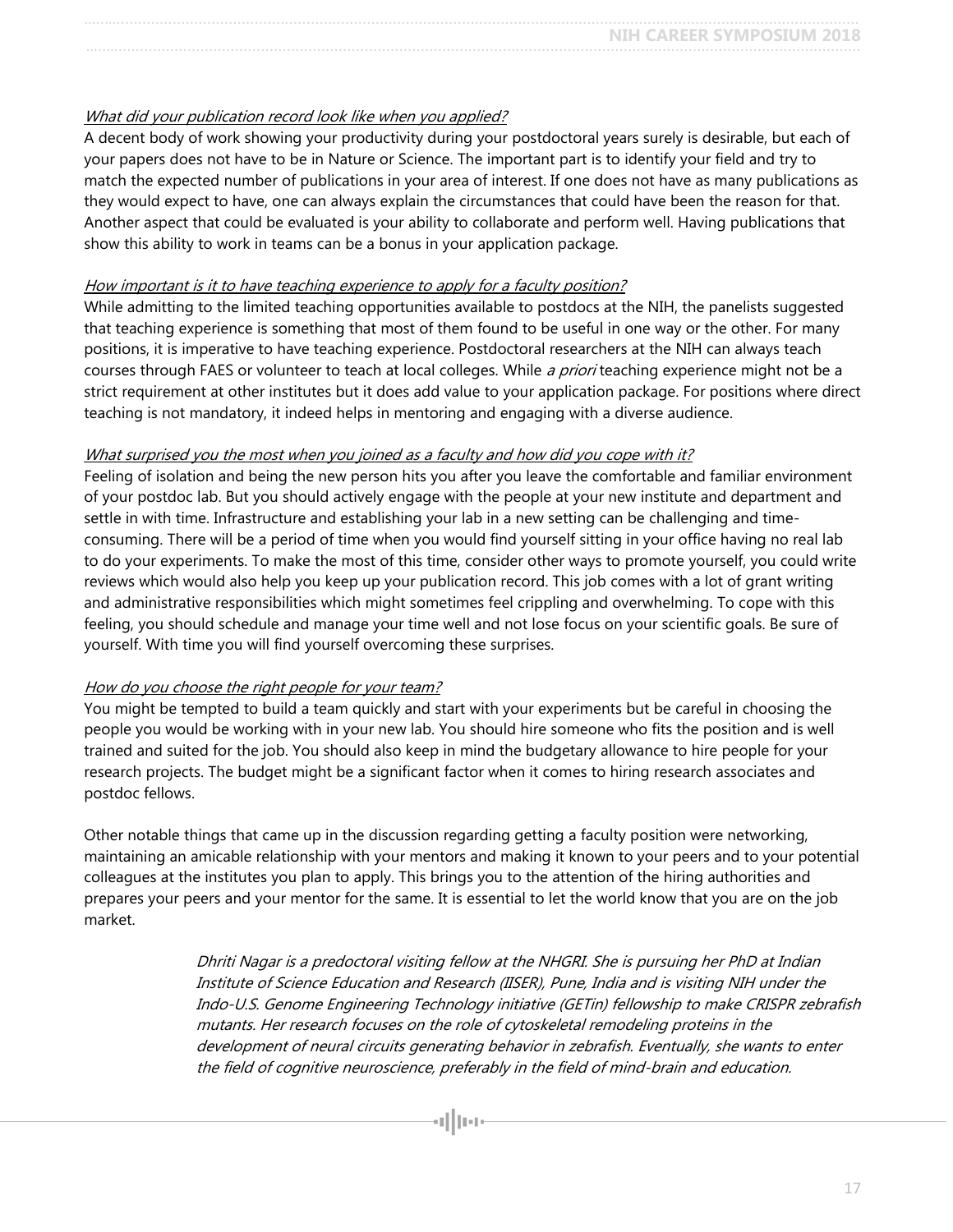#### <span id="page-17-0"></span>Research at Universities, Government and Non-Profits

by Emily Petrus, PhD

#### **Panelists:**

- Stacey Gelhaus-Wendell, PhD Assistant Professor and Director of the Health Sciences Metabolomics and Lipidomics Core, University of Pittsburgh David Ball, PhD Core Microscopist, NIH/NCI Rena Lapidus, PhD Associate Professor, Director, Translational Laboratory Shared Service, University of Maryland
- Tracy Jill Doty, PhD Human Stress Research Scientist, Walter Reed Army Institute of Research

Many postdocs and graduate students in the lab trenches love what they do, thus, they want to stay close to the science. A career as a principal investigator is the traditional path that many of these scientists take. However, the panelists in this session offer some new insight into other paths to stay close to research. The four scientists on this panel hold positions at government, military, and university core facilities. The amount of autonomy enjoyed by each scientist, as well as the job security and administrative responsibilities are somewhat different in each of these positions, but all the panelists agreed that their career was an excellent fit for their personality and scientific pursuits.

When asked about the best part of these non-traditional research jobs, each panelist had something different and exciting to add. Dr. Ball, staff scientist at NCI, enjoys using his physics degree to answer biological questions, he also develops software and gets to "build cool microscopes". Dr. Gelhaus-Wendell enjoyed academic research but didn't want to "do the tenure thing". Managing a core facility at the University of Pittsburgh allows her to pursue her own research 70% of the time. She also gets lots of energy, innovative ideas and part of her salary from core users and collaborators. Dr. Doty felt that her previous research was not having an impact on people's lives, so doing military research at Walter Reed allows her to directly impact soldier's health and well-being. Dr. Lapidus enjoys the diversity of people and projects she encounters, as well as the translational aspect of her work; her facility is currently supporting a clinical trial.

Job security was a hot topic in the discussion, and panelists emphasized that security often depends largely on the candidate. Dr. Lapidus spent 13 years in industry before becoming a core facility director. She described a challenging, exciting but volatile career where she survived 4 layoffs, 2 acquisitions but finally called it quits after a merger which would have required relocating her family. She described her strategy to survive those industry shakeups: she made herself indispensable, kept a cheerful attitude, and maintained a good and timely communication on projects. Dr. Doty echoed the advice that learning new skills and getting more certifications make it hard for employers to let you go – this strategy adds more job security and improves the likelihood of moving up the ladder in almost any career. Dr. Gelhaus-Wendell also emphasized an approach of informed technology and skills acquisition for her core facility. She said, "It's important to have an awareness of the strategic plan of the university, where they will direct their money."

When asked what skills are the most important for each panelist to excel at their job, the answers varied but focused on "soft skills". For example, managing the "big personalities" of core users, effective and timely communication and documentation of experiments, procedures and schedules were all cited as important skills for success. Managing budgets, protocols, multitasking grant writing with experiments and facility issues is also vital. When asked if a postdoc was necessary to obtain their jobs, a unanimous "yes!" came from the panel. Postdoc training improves candidates' independence, allows acquisition of new techniques, and allows one to expand a network of collaborators and potential employers. Although some may view a postdoc as a necessary evil, the panelists assured the attendees that they were on the right path towards their own career goals.

> Emily Petrus, PhD, is a research fellow at NINDS in the Laboratory of Functional and Molecular Imaging. She received her PhD in Neuroscience from Johns Hopkins University. Her current research focuses on the adaptive capabilities of the adult brain after peripheral sensory loss.

> > allus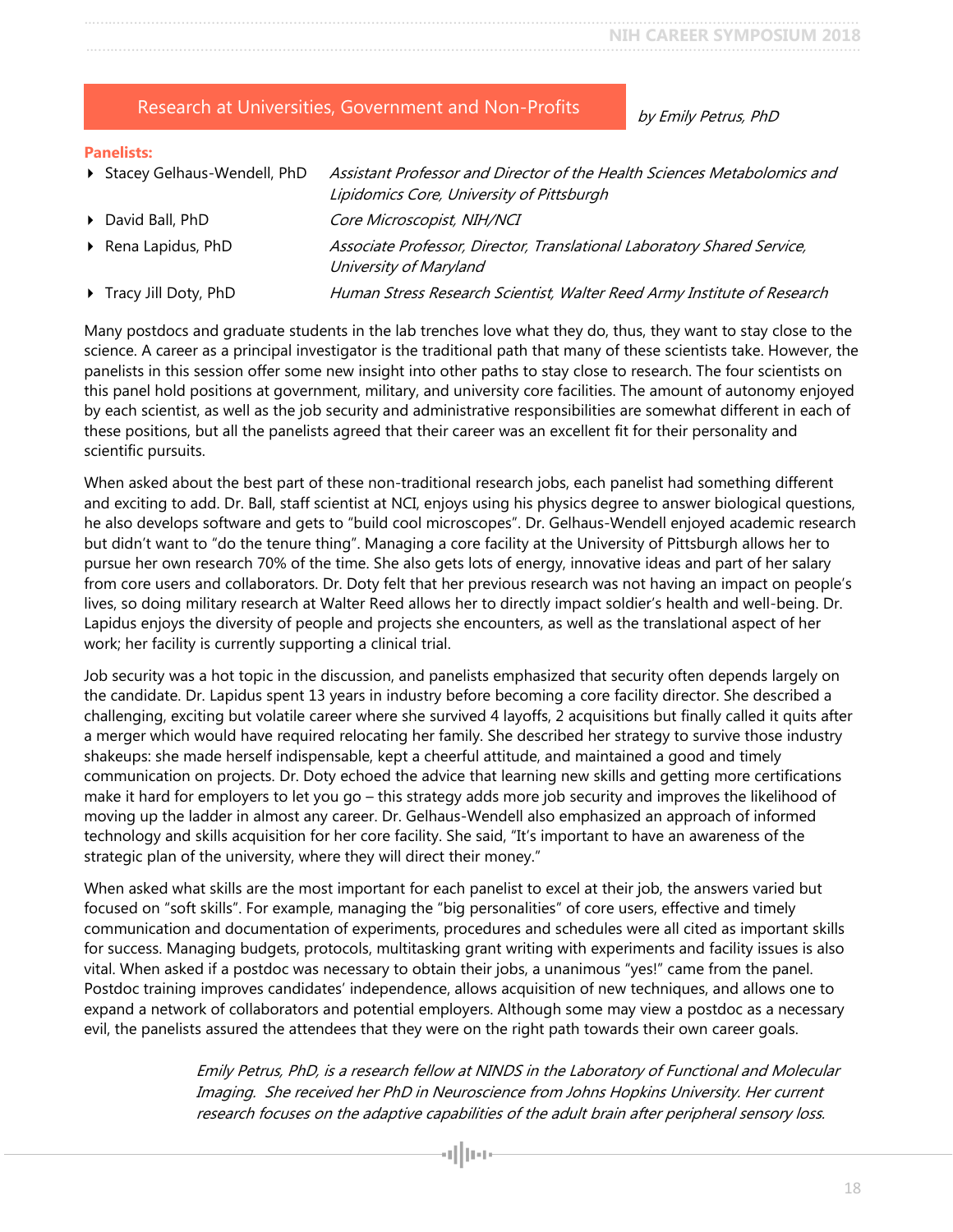### Teaching Intensive Faculty Careers

by Caeul Lim, PhD

#### <span id="page-18-0"></span>**Panelists:**

- Caitlin Fox, PhD Lecturer, University of Maryland
- ▶ Hyrum Carroll, PhD Assistant Professor, Columbus State
- 
- 

- 
- **Shanen Sherrer, PhD** Assistant Professor of Biochemistry, St. Mary's College of Maryland
- Kee Chan, PhD **Program Director, Clinical Assistant Professor**, University of Illinois at Chicago

For scientists who enjoy the teaching aspect of the daily job, academic careers with an emphasis on teaching is an attractive career option. Four panelists, each with a unique professional background and currently in university teaching positions, joined us to discuss the essential components of this path.

A teaching position can take many forms, and it is important to know your priorities prior to stepping into this career. "The type of teaching institutions, location, teaching load and research components are all aspects you can control now, when looking for jobs," explains Dr. Carroll. In fact, each panelist had concrete criteria when applying for their current position. Dr. Fox was limited by the location, while Dr. Sherrer exclusively looked into undergraduate-centric institutes with guaranteed opportunities to train students directly.

Future applicants should be aware of the seasonal nature of the application cycle. Dr. Carroll suggests having the application package ready by August, giving ample time to review before the usual September submission timeline. The application package includes the teaching philosophy statement, a universal requirement for teaching positions. All panelists advised using concrete examples stemming from experience when writing your statement. Dr. Fox recommends taking the "Scientists Teaching Science" Course offered at the NIH, as one of the course's assignments was to write and review a teaching philosophy statement. Dr. Chan also recommends shifting your teaching style to the new generation of online courses and social media presence. "You also have to get used to reflecting about teaching constantly," emphasizes Dr. Sherrer.

Once you get past the first stage of selection, you will be invited for an on-campus interview. "You are on interview mode the moment you step off the airplane, including when interacting with your host student" says Dr. Carroll. "It's a long commitment the department is looking to make, so your personality is important." The interview processes vary from school to school, but a teaching demonstration is a common component. This is a critical opportunity to demonstrate your unique teaching skills. "When giving the demo, treat the judging committee like any student audience," suggests Dr. Fox, "This includes preparing for class participation activities and assignments. If research seminars are required instead, these can also be tailored to be part teaching demonstration, showing how you disseminate information and educate the audience on a specific scientific subject".

Unsurprisingly, prior teaching experiences are essential for this career path. Thankfully, the opportunities to build your teaching resume are bountiful at the NIH. The Foundation of Advanced Education in the Sciences (FAES) regularly seeks for instructors to teach graduate level courses. Local community colleges also offer great opportunities to work as adjunct professors during your doctoral and postdoctoral training. Teaching experiences can also expand outside of the four walls of a university setting. "If you were in a lab and have experience training a new member, then you're a teacher," encourages Dr. Sherrer and adds, "you can also reach out to the community around you, and create your own teaching opportunities, such as workshops or outreach activities through high schools, for example. This has the added factor of showing your proactivity and passion for teaching. "Creating an online course is also another way of building your resume," chimes Dr. Chan. "The search committee wants to see whether you can build a curriculum and follow through. Online teaching adds the advantage to show that you are digital-savvy."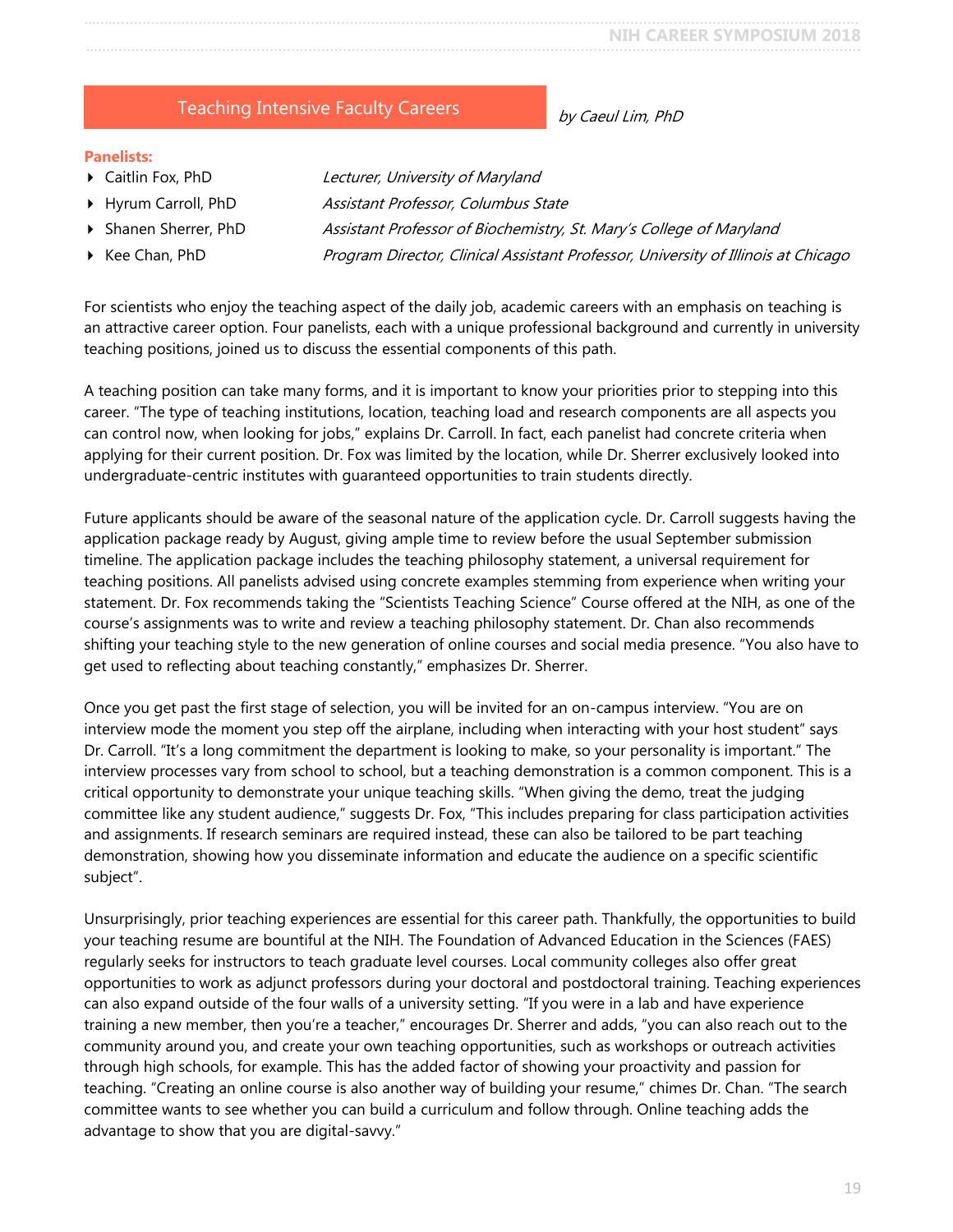Although often overlooked compared to more traditional research academic paths, a teaching intensive faculty position can be a fulfilling career path, with the unique opportunity to directly shape and guide future generations of scientists, all the while still intimately involved in the larger academic community.

> Caeul Lim, PhD., is an IRTA visiting postdoctoral fellow. She received her PhD in Biological Sciences in Public Health from Harvard University in May 2016, trained in malaria parasitology. She is currently pursuing research in malaria parasite and vector interaction and vector immunology.

#### <span id="page-19-0"></span>Maximizing Yourself as a Faculty Candidate

by Ujjayini Ghosh, PhD

#### **Panelists:**

- Vince Clark, PhD Professor, Director, Psychology Clinical Neuroscience Center, University of New Mexico
- David Weliky, PhD Professor, Michigan State University
- Alison McBride, PhD Senior Investigator/Section Chief, NIH/NIAID
- Patricia Cameron, PhD Vice Dean, The Graduate School, Assistant Professor, Augusta University

For postdoctoral fellows, who want to pursue an academic career, one of the biggest challenge is the application and the interview process. In this panel, four faculty members from different universities were invited, who served as a member, at least once during their respective department's faculty search. The panelists share their faculty search experience and the qualities they look for in a candidate whom they hire. The messages from the 1-hour discussion panel are summarized below:

#### What are the traits that you looked for in a faculty candidate in your faculty search?

The panelists collective agreed, and they provided a list that is important to land in faculty job:

- Have a strong track record of publications (at least some first author publications in good journals, not necessarily Science or Nature);
- Letters of recommendations (at least 3, but try to have 4);
- Select the institutes/universities that fits the applicant's' personality and provide opportunities for growth;
- Two quasi-independent research proposals: one that will work (although doing is way more difficult than proposing) and the one that is more challenging (must have a backup research plan if the original one fails);
- Be more specific when you state the importance of your research proposal and how it will solve the problem;
- Sometimes a transition from staff scientist to a faculty candidate could be easier.

#### What are the non-research activities postdocs should engage themselves to strengthen their CVs to stand out as a candidate?

According to Drs. Clark and Cameron, the most important non-research activity is teaching experience. According to Dr. Clark, one of the tenure requirements is excellence in teaching, so any prior teaching experience will be a big plus. Dr. Cameron added that mentoring experience will also boost your application package. Dr. McBride mentioned that going to conferences and giving talks will also help to develop an independent personality that they look in a faculty candidate.

#### The audience repeatedly asked how many publications or what is the minimum number of publications that is required to get an interview call?

All the four panelists agreed that "there is no minimum cut-off when it comes to the number of publications".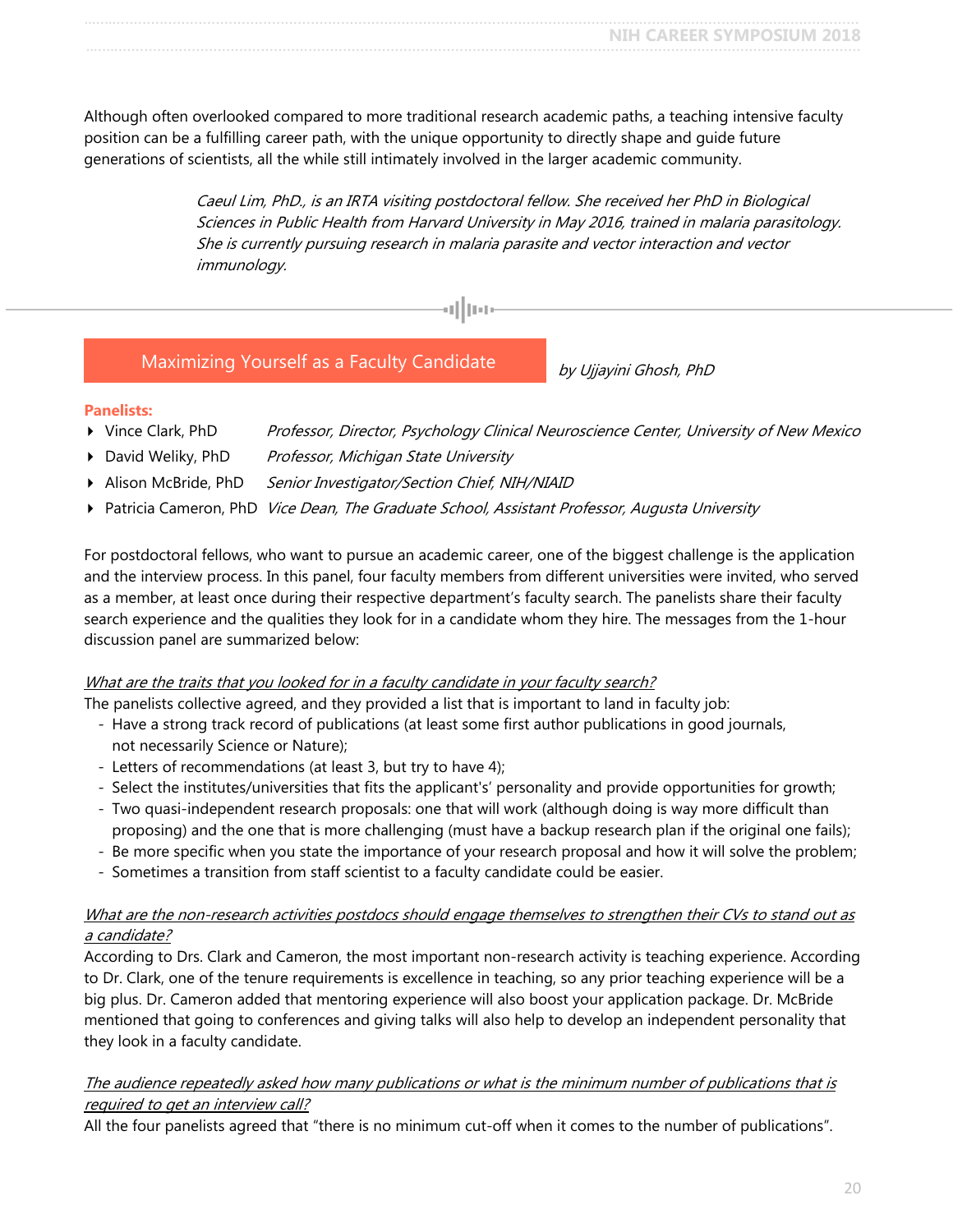According to Dr. Weliky, the most important thing that matters is that what did you learn from your past research and what do you aim to learn in your future work. Dr. Weliky mentioned that it is better to have some specific publication because in that case it will show your expertise in that field. Dr. McBride added that it is better to have some published papers rather than having everything under preparation. One thing that came out of the discussion, is that it is good to have patents, but they cannot replace your publication record.

#### What are the red flags that you looked for in a faculty candidate?

According to Dr. Clark, any unaccounted after graduation is one of the important things he looks for in a candidate. If you took any break after your graduation due to family emergencies or anything, it is always better to explain that in your cover letter. Other thing that Dr. McBride mentioned is failure to provide the recommendation letter from your direct PIs. To address a bad postdoc (recommendation unavailable), a strong recommendation from current PI will mitigate the problem to a large extent.

#### How is the interview process? What are the questions that a candidate can expect from the search committee? How to deal with the HR questions?

The outcome of the discussions can be broken down into:

- Talk about your past research and your current research
- Explain the proposed research and the outcome of your research
- Pitfalls of your proposed research; an alternative approach to solve the problem
- Timeline of your proposed project
- When it comes to HR questions, try to be candid.

#### How do you recommend choosing a research project?

The panelists agreed that the proposed research should not overlap with the graduate and postdoctoral work and some committee will see this as a continuation of your postdoctoral work and inability to develop as an independent researcher. They all agreed that it is always good to pick an interesting project but staying not too far from your field of expertise. In case if the project is too challenging, it is always better to see if the project is workable inside your applied department, otherwise it is best to drop it for now. Also, it is a good idea to contact your potential collaborators before-hand.

#### How was the faculty job search and the application package changed over years?

Dr. Clark mentioned that now-a-days the universities are looking for more productive candidates, have a strong grant history and additional non-research activities, or in other words more accomplishments from a faculty candidate than 15-20 years before.

> Ujjayini Ghosh, PhD, is a post-doctoral fellow in the laboratory of Robert Tycko in National Institute of Diabetes and Digestive and Kidney Diseases. Her projects involve the use of solid-state NMR and CryoEM to solve the high-resolution structure of a beta peptide obtained from the brain tissues of Alzheimer's disease patients.

> > d || pop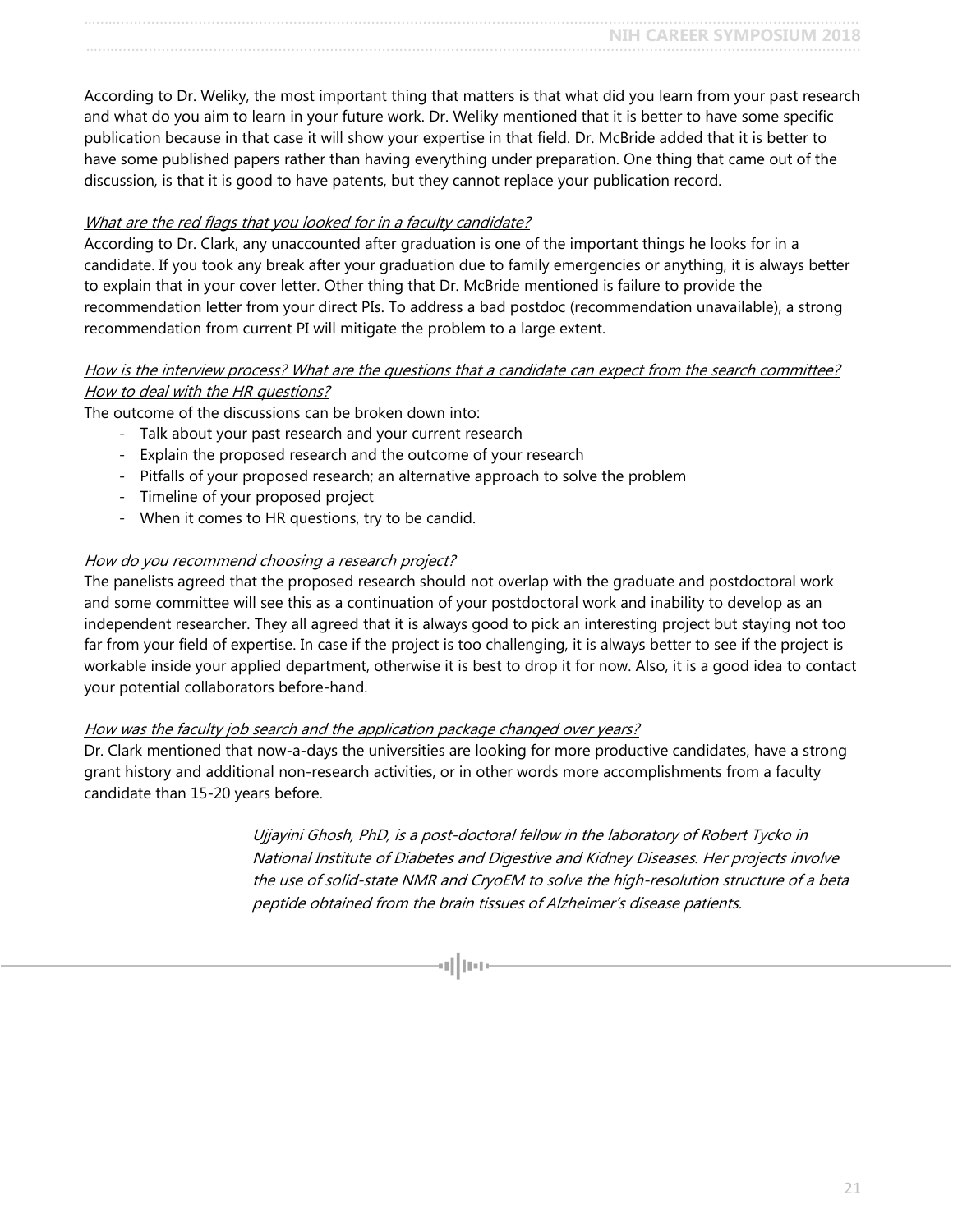# <span id="page-21-0"></span>**CAREER OPTIONS FOR CLINICIANS**

#### Career Options for Clinicians

by Meghan Good, PhD

#### **Panelists:**

| $\blacktriangleright$ | Abigail (Abby) Nash, MD, PhD | Associate Medical Director, Janssen Pharmaceuticals, Inc.                           |
|-----------------------|------------------------------|-------------------------------------------------------------------------------------|
| $\blacktriangleright$ | Louis Weiner, MD             | Director, Georgetown Lombardi Comprehensive Cancer Center,<br>Georgetown University |
| $\blacktriangleright$ | Sandra Wolin, MD, PhD        | Senior Investigator, Center for Cancer Research, National Cancer Institute<br>(NCI) |
| $\blacktriangleright$ | David Menschik, MD, MPH      | Center for Biologics Evaluation and Research, Food and Drug<br>Administration (FDA) |

"Take every opportunity as if it's going to be what you are going to do for the rest of your life…sooner or later, something will crystalize for you," advised Dr. Weiner, who admits that he is still trying to figure out what he wants to be when he grows up.

The consensus among the panelists detailing career options for clinicians is to be malleable and acknowledge the promise in every possibility. Dr. Nash, who earned an M.D. at University of Southwestern Medical School, found she was unable to do research in her area of interest during residency due to a lack of funding. Rather than surrendering to circumstance, she came to the NIH, where she went on to complete a postdoc. Janssen Pharmaceuticals visited NIH during Dr. Nash's time at the National Institute of Mental Health (NIMH); and although she was an anti-pharm then, Dr. Nash took advantage of the chance to interview with the company. Doing so provided her with both insight and inspiration, as Dr. Nash realized Janssen could provide what she desired – the opportunity to undertake different projects every few years.

Similarly, becoming a regulator was the last thing on Dr. Menschik's mind during training – but he couldn't be happier about this unexpected turn of events. As a general pediatrician, Dr. Menschik was disheartened by the impression that nothing seemed to effective in combatting pediatric obesity. Driven by his discontent, he pursued a Public Health and Prevention residency, after which he obtained a position at the FDA. Dr. Menschik currently works in the Center for Biologics Evaluation and Research (CBER), where he relishes a rarely achievable work/life balance and derives professional and personal fulfillment from the positive impact his position has on public health. Finally, Dr. Menschik feels like he is "really making a difference".

For those of you possessing a preconceived notion of where you want to end up, it's important to realize the path to the future is not a straight line. As Dr. Weiner describes, it's a "voyage of self-discovery." As an internationally recognized medical oncologist and accomplished researcher, Dr. Weiner recalls the critical turning point in his own career, which occurred when he was asked to make an exigent decision. Pressed with such responsibility, Dr. Weiner's willingness to take a judicious risk led to the development of novel immunotherapy treatments in his laboratory. He currently holds a list of prestigious positions, including Director of the new MedStar Georgetown Cancer Institute. Dr. Weiner's advice, "Focus on something that consumes you and something that, whether you get the answer right or wrong, will be interesting".

Most importantly, "you can't be what you can't see," acknowledges Dr. Wolin while emphasizing the importance of career panels. Despite building her career at Yale School of Medicine, Dr. Wolin doesn't consider herself a clinician. After acquiring both an M.D. and a Ph.D. degree, Dr. Wolin rose to the rank of Professor in the Departments of Cell Biology and Molecular Biophysics and Biochemistry. Soon after, she served as the Director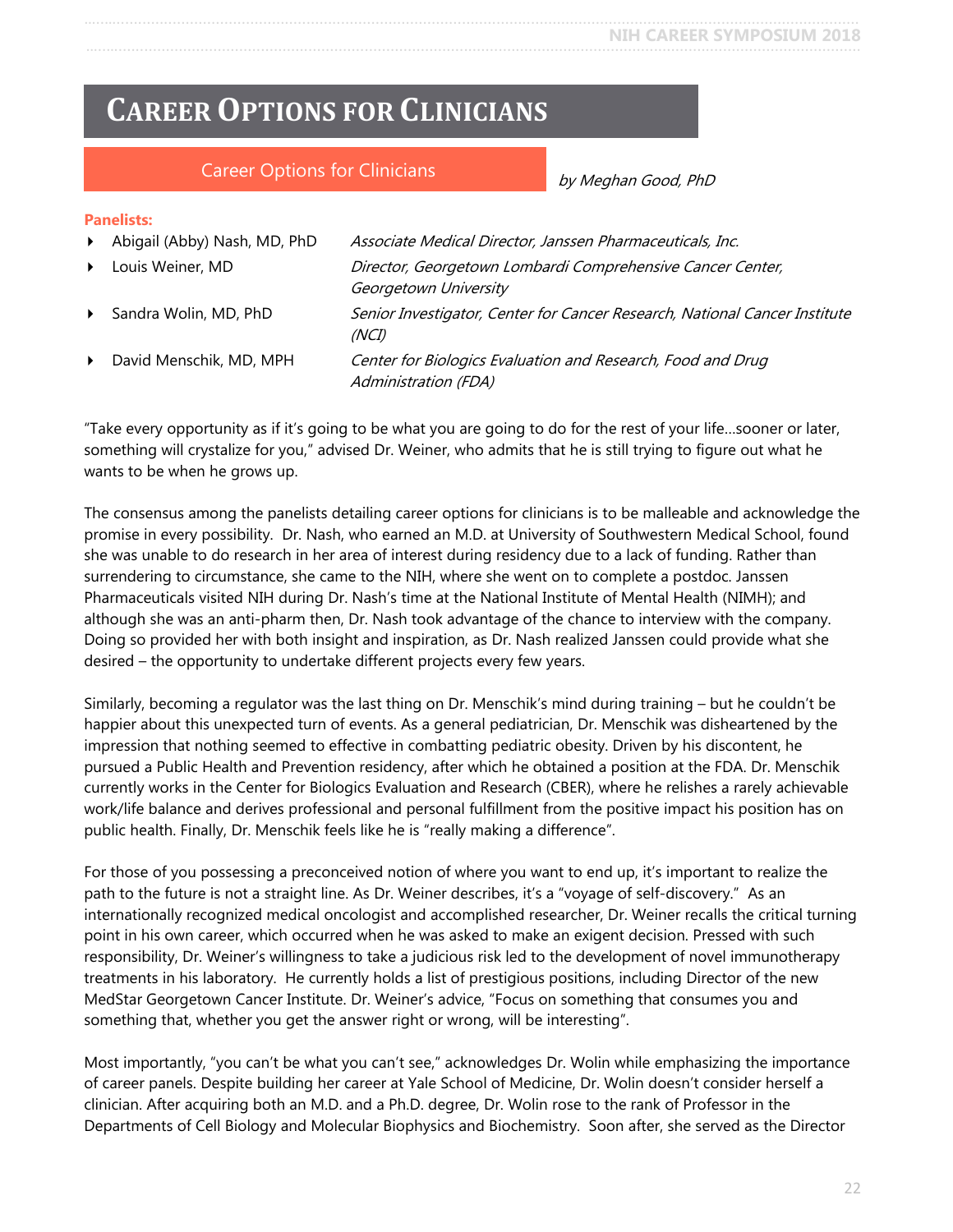of the Yale Center for RNA Science and Medicine; and last year, she was recruited by the NCI as Chief of the RNA Biology Laboratory. "Keep your eyes open and learn everything you can," she advised. By doing so, you will learn how to have an impact in ways you never expected.

The need to be flexible, explore options, and obtain an array of skills was emphasized by all panelists when detailing career options for clinicians. We may not know what the future holds, but we can be confident that these attributes, combined with perseverance and dependable leadership qualities, can lead to a position "in an area you are passionate about, and in an environment where you are supported (Dr. Menschik)".

d||na

Meghan Good graduated from Penn State Hershey College of Medicine and completed general surgery residency training at Lehigh Valley Hospital in Allentown, Pennsylvania. She is a clinical fellow in the National Cancer Institute (NCI).

# <span id="page-22-0"></span>**BONUS SUMMARY**

New Job – New Mindset Top tips to be successful in your new position

by Dana Lewis, PhD

#### **Speaker:**

Sharon L. Milgram, PhD NIH Office of Intramural Training & Education

Although this Skill Blitz session was ostensibly about transitioning into a new job following completion of graduate school or postdoctoral training, it was incredibly relevant to anyone transitioning into a new position or environment, from postbacs to tenure-track researchers. This is because, according to Dr. Milgram, a successful transition of any kind depends on culture. Every work environment has differing cultural norms surrounding schedule, dress, communication, group dynamics, social interactions, level of independence, approaches to decision-making, feedback frequency, style, and more. Successful transitions come down to learning and understanding the culture (both spoken and unspoken) of the place to which you are transitioning so that you can "fit in where it is important to fit in and stand out where it is ok to stand out."

To learn a new culture requires one to think like an anthropologist: watch and ask. Dr. Milgram recommends observing culture at varying layers or levels. Watching peers, near peers, direct supervisors, and the dynamics within your specific office or lab can provide clues as to cultural norms and expectations. Asking specific, relevant questions to peers and direct supervisors can provide concrete knowledge of cultural norms. Dr. Milgram recommends asking peers questions about their own experience transitioning into the culture, and asking direct supervisors questions about things like scheduling, communication, independence, feedback, and specific skill sets necessary for success. Conversations with direct supervisors should also include frequently asking for feedback on process and product. Finally, Dr. Milgram recommends seeking out advice from mentors who can help you navigate the new cultural environment.

Regardless of how this anthropological study of a new workplace culture occurs (formally and/or informally), Dr. Milgram argued that it is necessary for getting success in a new position. However, Dr. Milgram cautioned that happiness and contentment in a new position rely on a good match of cultural norms. Because cultural norms and expectations associated with different positions and organizations vary, an anthropological study of a